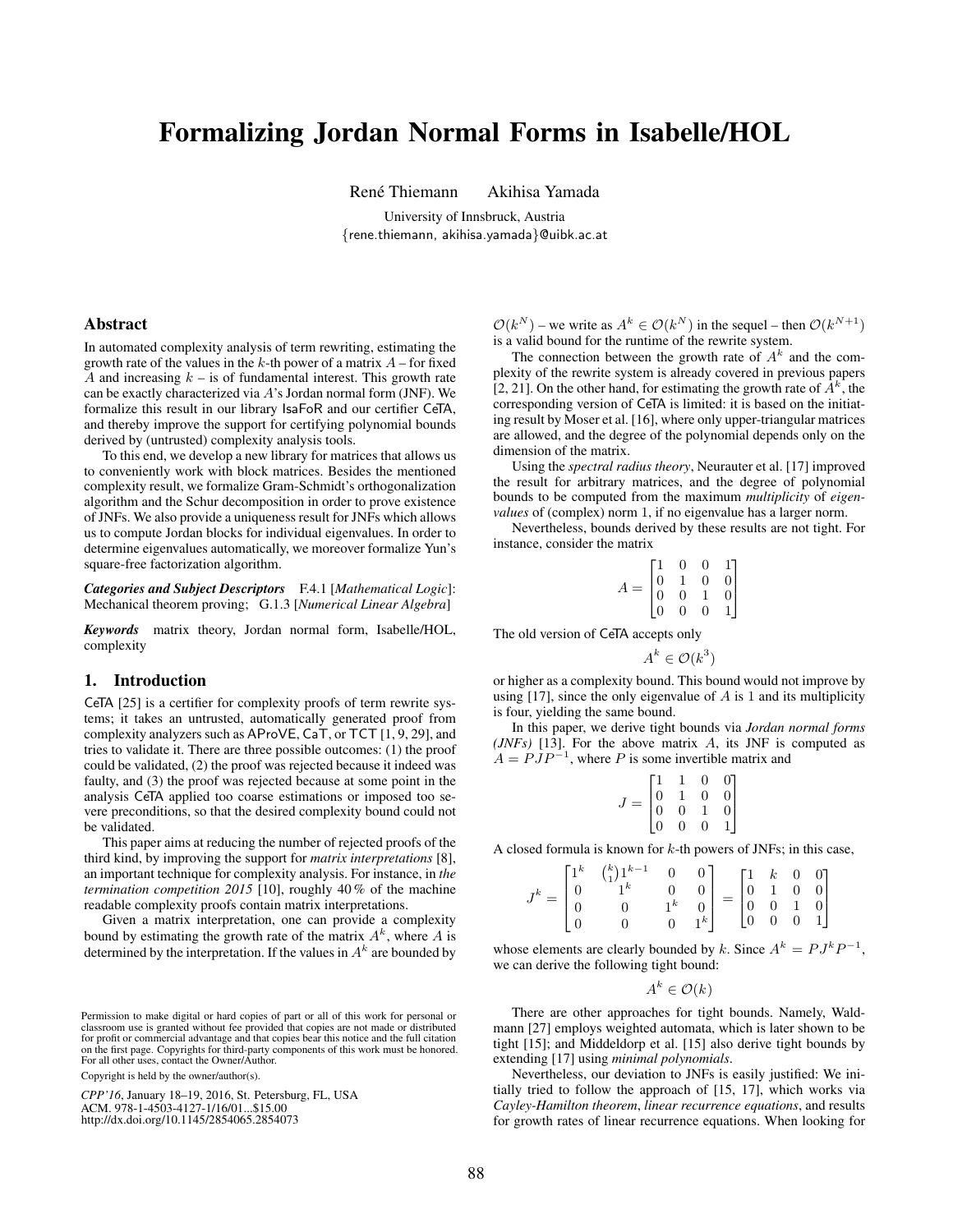paper proofs for growth rates of recurrence equations, however, we stumbled upon proofs which converts linear recurrence equations into matrices, and then use results which are based on JNFs. Hence, the whole connection to linear recurrence equations in [17] can be seen as a detour.

Thus we choose to formalize the theory around JNFs and its connection to polynomial complexity bounds in the Isabelle proof assistant [18]. Afterwards, we integrate them in IsaFoR and CeTA, where the former contains the soundness proof of the latter. As a result, the new version of CeTA now accepts the tight  $A^k \in \mathcal{O}(k)$ (and higher) for the above example, and a large variety of theorems about polynomials, matrices, JNFs, etc., constituting more than 20,000 lines of Isabelle code, become available to every Isabelle user.

The whole formalization (IsaFoR version 2.23) and details on the experiments are available at

#### http://cl-informatik.uibk.ac.at/software/ceta/ experiments/jnf/

where our contribution consists of all theories in the directory thys/Matrix. A preliminary version of the formalization is also available in the archive of formal proofs (AFP) [26].

This paper is structured in the following way (we indicate the most important theory file for each section in the section heading).

- We motivate and describe a new library for matrices (Sect. 3).
- We formalize JNFs and provide explicit complexity bounds for matrices in this form. These bounds allow us to formalize a main result, that for complex matrices (which always possess JNFs), we have polynomial growth of  $A<sup>k</sup>$  if and only if the spectral radius is at most one (Sect. 4).
- To formalize that every complex matrix has a JNF, we provide and prove the correctness of an algorithm to convert a matrix into JNF (taking the linearly factored characteristic polynomial as input). To this end, we formalize the *Gram-Schmidt algorithm* for creating orthogonal bases (Sect. 5), the *Schur decomposition* which converts a matrix into an upper-triangular form (Sect. 6), and an algorithm which computes a JNF of an upper-triangular matrix by means of elementary row and column transformations (Sect. 7). $<sup>1</sup>$ </sup>
- In order to factor the characteristic polynomial, we formalize Yun's algorithm for square-free factorization [28] and combine it with explicit formulas for low-degree polynomials<sup>2</sup> and with heuristics that guess roots (Sect. 8).
- We further illustrate how all the methods have been combined in a single algorithm for validating growth rates of matrices, and discuss initial problems when executing it. When the exact growth rate of  $A^k$  is polynomial, say  $\Theta(k^N)$ , the algorithm accepts the sharp  $\mathcal{O}(k^N)$  as an upper bound, if A has no complex eigenvalue, or if  $N$  differs from the dimension of the matrix by at most three (Sect. 9).
- We finally evaluate our experiments and discuss future work (Sect. 10).

# 2. Preliminaries

We assume basic knowledge of Isabelle and linear algebras.

# 2.1 IsaFoR and CeTA

IsaFoR is the *Isa*belle *Fo*rmalization of *R*ewriting. It contains various theorems about rewriting, including several techniques for proving confluence, complexity, and termination of rewrite systems. These techniques are combined to yield a certification algorithm for these properties within Isabelle: CeTA. It inputs a rewrite system, a property, and an untrusted proof, and it either accepts the proof, or rejects the proof with some detailed error message. The soundness of CeTA is formally proven within Isabelle; hence, if CeTA accepts a proof, then the rewrite system satisfies the property.

Although completely specified in Isabelle, usually CeTA is invoked outside Isabelle, as a compiled Haskell code generated by Isabelle's code generator. This approach has some consequences: CeTA is quite fast and it can be used without having Isabelle installed. Regarding the formalization, the most important consequence is, that no change can be made to CeTA after it has been generated. For instance, it is impossible to create a datatype on the fly depending on the input.

#### 2.2 Linear Algebra

Whereas IsaFoR is mainly about term rewriting, this paper is mostly on linear algebra. We recapitulate some basic notions and notations.

In mathematical expressions (not in Isabelle code) we follow standard conventions, such as considering a one-dimensional vector as a scalar and a one-column matrix as a vector. For a complex matrix A, we denote its transpose by  $A<sup>T</sup>$  and conjugate transpose (Hermitian transpose) by  $A<sup>H</sup>$ . Hence,  $v<sup>H</sup>w$  denotes the dot product of vectors  $\overline{v}$  and w, where  $\overline{a}$  denotes the complex conjugate of  $a \in \mathbb{C}$  and extended naturally to complex vectors. Two complex vectors v and w are *orthogonal* if  $v^H w = 0$ .

DEFINITION 1. *An* eigenvalue *of a matrix* A *is a scalar* λ *such that there exists a non-zero vector* v *called an* eigenvector *satisfying*  $Av = \lambda v$ . The characteristic polynomial *of a matrix* A *is* det(xI – A)*, where* I *is the identity matrix and* det *the determinant.*

It is well known that the eigenvalues are precisely the roots of the characteristic polynomial.

DEFINITION 2 (Similarity). *Two*  $n \times n$  *matrices* A and B are sim*ilar if there exists an invertible matrix*  $P$  *such that*  $A = PBP^{-1}$ *.* 

If  $A = PBP^{-1}$ , then clearly  $A^k = PB^kP^{-1}$ . Moreover, two similar matrices have the same characteristic polynomial and hence, the same eigenvalues.

DEFINITION 3 (Jordan Normal Form). *A square matrix* A is in JNF *if it is a block-diagonal matrix of the form*

$$
A = \begin{bmatrix} J_1 & & \\ & \ddots & \\ & & J_p \end{bmatrix}
$$

*where each* Ji*, called a* Jordan block*, is a square matrix of the following form:*

$$
J_i = \begin{bmatrix} \lambda & 1 & & & \\ & \lambda & \ddots & & \\ & & \ddots & 1 \\ & & & \lambda \end{bmatrix}
$$

*for some* λ*. A square matrix* A has a JNF *if there exists a matrix* B *in JNF which is similar to* A*. Blank parts in a matrix are assumed to be zero.*

From the definition it is obvious that each matrix in JNF can be represented by a list of pairs  $(n, \lambda)$  where every pair represents a

<sup>1</sup> We chose this approach over the proofs via *generalized eigenspaces*, as the former works incrementally: we started by supporting triangular matrices, and then later on added the support for arbitrary matrices.

<sup>2</sup> We only use the formula for degree-two polynomials, due to a limitation in Isabelle's implementation of irrational numbers.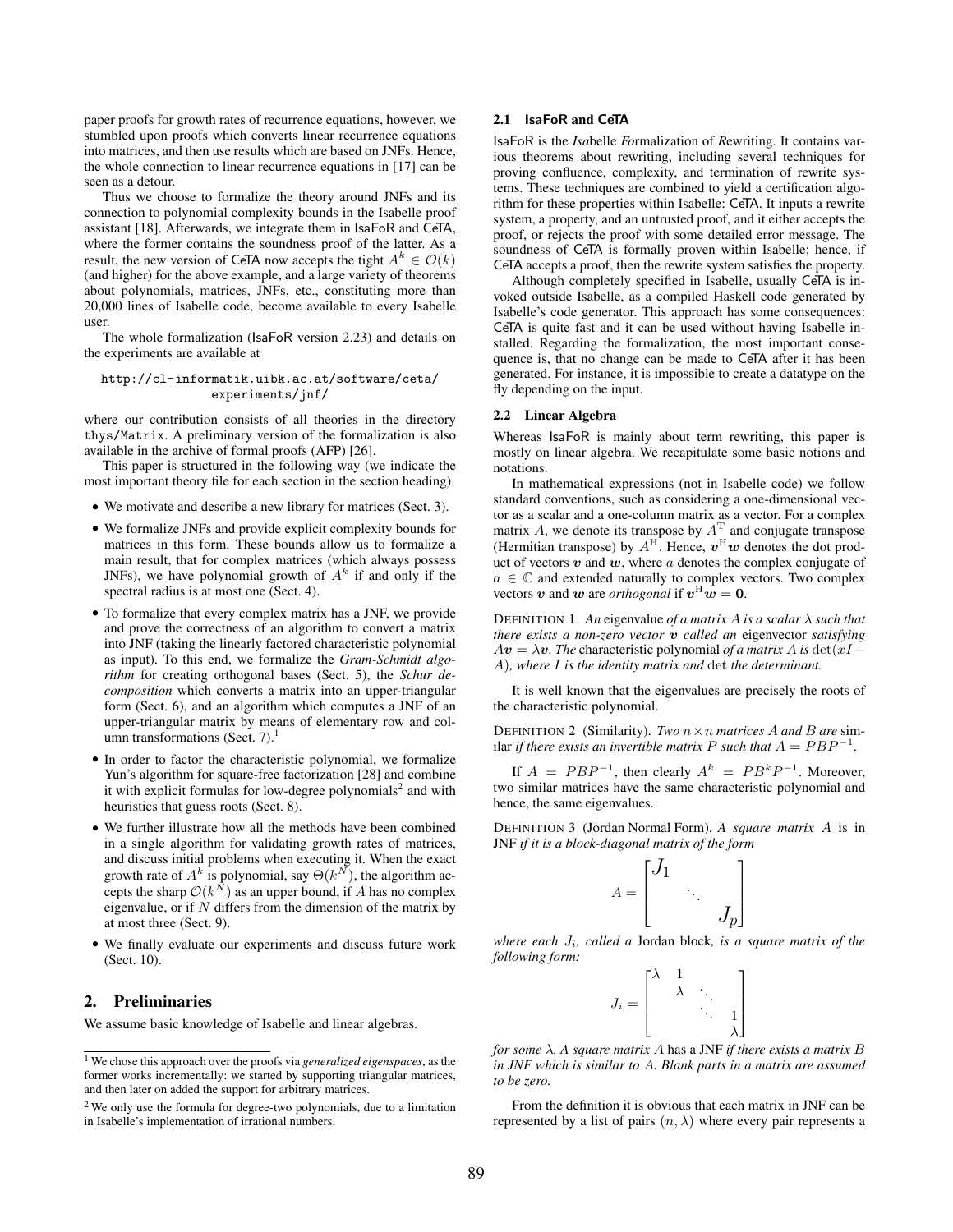Jordan block of size n with  $\lambda$  on its diagonal. Moreover, the  $\lambda$ 's on the diagonal are exactly the eigenvalues of the matrix.

## 3. A New Matrix Library

## 3.1 Motivation

When starting our formalization, there was the design question of what matrix/vector representation the whole development should be based on.

On the one hand, there is the *HOL multivariate analysis (HMA)* representation by Harrison [11], where a vector  $v \in \mathbb{R}^n$  is represented as a function of type  $\alpha \Rightarrow \mathbb{R}$  where  $\alpha$  is a type with n elements, and similarly a matrix  $A \in \mathbb{R}^{n \times m}$  is represented by a type  $\alpha \Rightarrow \beta \Rightarrow \mathbb{R}$  where  $\beta$  is a type with m elements. A large library around this representation is available, both in the Isabelle distribution and in the AFP. Unfortunately, however, HMA turns out not to be a good choice for our development, for two reasons:

- First, due to the encoding of dimensions as types, at the moment of invoking the code generator for CeTA we would need to have created all types for every dimension that we require later on when checking generated complexity proofs. Although the current complexity tools use matrices of dimensions at most 10, it is clearly not an elegant approach to generate 10 variants of code and fail whenever a tool generates proofs with larger matrices.
- Second, since a JNF usually contains Jordan blocks of different sizes, we would not be able to express in HMA the set of the Jordan blocks. For instance, it is impossible to even specify the type of a function which takes a list of Jordan blocks and composes a JNF from it. If the input list is of type ( $\alpha \Rightarrow \alpha \Rightarrow$  $\mathbb{R}$ ) *list*, then all blocks must have the same dimension. Moreover the output type of the function clearly depends on the input term, which is not expressible in Isabelle/HOL as it does not feature dependent types.

On the other hand, there is another representation available in the AFP [20], which directly represents vectors as lists, and matrices as lists of lists. Here, there is no problem with code generation; however, it is a bit too low-level in our view, and there are hardly any available results except for basic matrix operations. Moreover, when performing proofs with this representation of matrices, it can easily happen that the simplification rules for lists interfere with the preferred reasoning for matrices.

#### 3.2 New Matrix Representation (Matrix)

As a solution, we provide a new matrix representation which is as abstract as the HMA representation, but is flexible for dimensions. We represent a vector  $(v_0, \ldots, v_{n-1})$  as a pair  $(n, v)$  of the dimension *n* and the characteristic function *v*, i. e., *v*  $i = v_i$ . Similarly, *n*row *m*-column matrix A is expressed as a triple  $(n, m, a)$  using the characteristic function  $a$  of  $A$ . We collect such represented vectors and matrices as types  $\alpha$  vec and  $\alpha$  mat, respectively, where  $\alpha$  is the element type. More precisely,  $\alpha$  vec is a subtype of  $\mathbb{N} \times (\mathbb{N} \Rightarrow \alpha)$ where  $(n, v)$ :  $\alpha$  vec enforces the invariant that v i is undefined<sup>3</sup> for  $i \geq n$ . Similarly,  $\alpha$  mat is a subtype of  $\mathbb{N} \times \mathbb{N} \times (\mathbb{N} \Rightarrow \mathbb{N} \Rightarrow \alpha)$ . As a consequence, two vectors/matrices are equal iff they have the same dimension and the characteristic functions coincide inside the dimension.

The constructors for vectors and matrices are vec and mat, which take dimensions and characteristic functions and deliver vectors/matrices. Internally, we use the lifting and transfer package [12] to work with the subtypes and to define primitive operations such as the constructors or selectors for the dimensions, etc.

Based on these primitive operations, we define the basic operations, such as addition  $\bigoplus_{\nu}/\bigoplus_{m}$ , negation  $\bigoplus_{\nu}/\bigoplus_{m}$ , scalar multiplication  $\odot$ <sub>v</sub> /  $\odot$ <sub>m</sub>, dot product •, and matrix multiplication  $\otimes$ <sub>m</sub>.

Our new matrix library has several advantages.

- It is logically similar to HMA in the sense that vectors/matrices are represented by their characteristic functions. This allows to easily adapt existing proofs from HMA for our setting. Indeed, we could adapt large parts of the HMA formalization for determinants without much effort.<sup>4</sup>
- The reasoning can be made on an abstract level and is not scattered with low-level implementation details as when working directly with lists of lists as in [20].
- The implementation, i. e., *code equations* for matrices can be freely chosen. For instance, one might take a lists-of-lists implementation, an implementation for sparse matrices, and so on. The current formalization provides an implementation via immutable arrays, namely Isabelle's IArray library with the Haskell serialization provided in [5].
- The type for matrices contains only the type of elements, but not dimensions. Hence, it is suitable for dealing with block matrices which is required for JNFs. On the other hand, one has to pay for this flexibility by working with explicit carrier sets which ensure that matrix operations are applied only on sensible arguments, i. e., where the dimensions fit together.

Due to the last point, we could provide support for block matrices. The basic functionality split\_block allows to split a matrix

$$
\begin{bmatrix} A & B \\ C & D \end{bmatrix}
$$

into four smaller matrices  $A$ ,  $B$ ,  $C$  and  $D$ , where the sizes are determined by a given row index and column index. The opposite operation, combining four matrices into one matrix, is formalized as follows, where  $\dim_r$  (resp.  $\dim_c$ ) returns the row dimension (resp. column dimension) of a matrix.

four\_block\_mat A B C D  $\equiv$ let nra = dim<sub>r</sub> A; nrd = dim<sub>r</sub> D; nca = dim<sub>c</sub> A; ncd = dim<sub>c</sub> D in mat (nra + nrd) (nca + ncd)  $(\lambda(i, j))$ . if  $i <$  nra then if  $j <$  nca then  $A_{(i,\;j)}$  else  $B_{(i,\;j\; - \; n c a)}$  else if  $j <$  nca then  $C_{(i \ - \ nra, \ j)}$  else  $D_{(i \ - \ nra, \ j \ - \ nca)})$ 

Now we present an essential functionality for convenient reasoning on JNFs: composing a block diagonal matrix

| $A_1$ |       |
|-------|-------|
|       |       |
|       | $A_n$ |

from a list of diagonal blocks  $A_1, \ldots, A_n$ . Using four\_block\_mat, the function can be naturally defined in Isabelle as follows, here,  $0<sub>m</sub>$  nr nc is the zero matrix of size  $nr \times nc$ .

diag\_block\_mat  $[] = 0_m 0 0$ diag\_block\_mat  $(A \# As) = ($ 

<sup>3</sup> Whereas in principle this can be expressed using Isabelle's special constant undefined, we expressed it in a way that allows a list or array-based implementation of vectors and matrices without checking indices when accessing elements. For instance, to implement the function for taking the  $i$ -th element of an  $n$ -dimensional vector which might be represented as  $(n, [a_1, \ldots, a_n])$ , we can just take the *i*-th element of the list instead of having to compute "if  $i < n$  then  $a_i$  else undefined".

<sup>&</sup>lt;sup>4</sup> In the case of the Gauss-Jordan elimination, we did not reuse the existing formalization [4]; instead, we developed the algorithm from scratch, to test whether the machinery works fluently, and to detect parts where proofs become to tedious.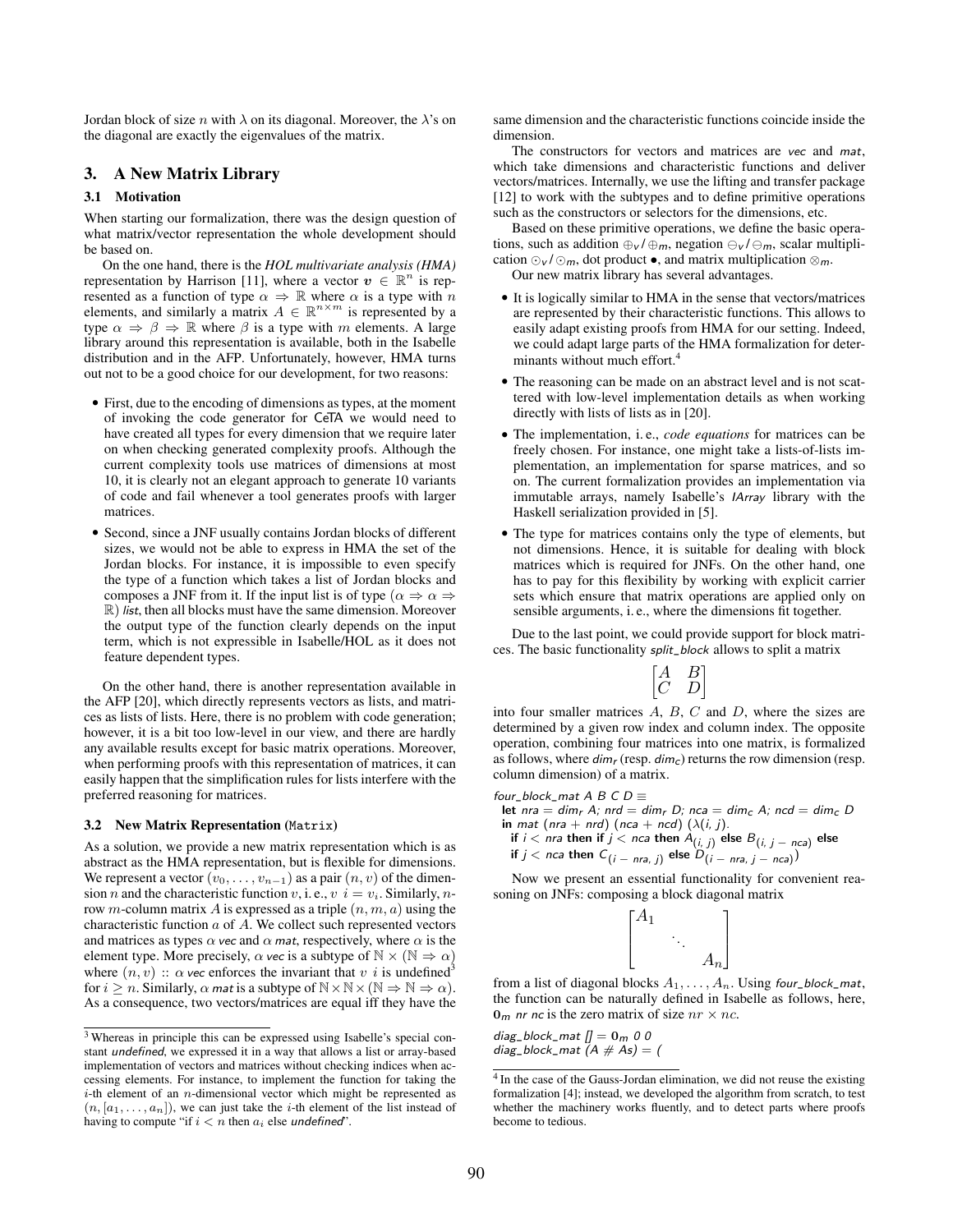let  $B = diag_block_m$ at As in four\_block\_mat A  $(0_m$  (dim<sub>r</sub> A) (dim<sub>c</sub> B))  $(0_m$  (dim<sub>r</sub> B) (dim<sub>c</sub> A)) B)

Note that this function, as well as other block matrix operations which we omit presenting here, cannot be expressed in HMA representation.

#### 3.3 Strassen Algorithm (Strassen Algorithm)

As a proof-of-concept, we utilize the block matrix functions to define and prove the soundness of the *Strassen algorithm* for matrix multiplication [22]. Its advantage is an improved asymptotic runtime in comparison the direct computation: the complexity goes down from  $\mathcal{O}(n^3)$  to  $\mathcal{O}(n^{\log_2(7)})$  for a matrix of dimension  $n \times n$ .

```
strassen (A, B) = (let nr = dim<sub>r</sub> A; n = dim<sub>c</sub> A; nc = dim<sub>c</sub> Bin if strassen_too_small A B then A \otimes_m B else
  if strassen_even A B then let
     nr2 = nr div 2; n2 = n div 2; nc2 = nc div 2;
     (A1, A2, A3, A4) = split_block A nr2 n2;
     (B1, B2, B3, B4) = split_block B n2 nc2;
     M1 = strassen (A1 \oplusm A4, B1 \oplusm B4);
     M2 = strassen (A3 \oplusm A4, B1);
     M3 = strassen (A1, B2 \ominus_m B4);
     M4 = strassen (A4, B3 \ominus_m B1);M5 = strassen (A1 \oplus_m A2, B4);
     M6 = strassen (A3 \ominus_m A1, B1 \oplus_m B2);
     M7 = strassen (A2 \ominus_m A4, B3 \oplus_m B4);
     C1 = M1 \oplus_m M4 \ominus_m M5 \oplus_m M7;C2 = M3 \oplus m M5;C3 = M2 \oplus m M4;
     C4 = M1 \ominus_m M2 \oplus_m M3 \oplus_m M6in four_block_mat C1 C2 C3 C4
  else let
     nr' = nr div 2 * 2; n' = n div 2 * 2; nc' = nc div 2 * 2;(A1, A2, A3, A4) = split\_block A nr' n';(B1, B2, B3, B4) = split_block B n' nc';
     CI = stressen(A1, B1) \oplus m A2 \otimes m B3;C2 = A1 \otimes_m B2 \oplus_m A2 \otimes_m B4;C3 = A3 \otimes_m B1 \oplus_m A4 \otimes_m B3;C4 = A3 \otimes_m B2 \oplus_m A4 \otimes_m B4in four_block_mat C1 C2 C3 C4)
```
Note that the Strassen algorithm considers three different cases: one for small matrices, where the standard matrix multiplication is invoked; one for matrices where all dimensions are even – this part is the main Strassen construction; and the last case where at least one dimension is odd – in this case we split off single lines and invoke Strassen's algorithm recursively on the main matrix, and perform the other multiplications of single or zero lines with standard matrix multiplication. Here, one can also observe that it is beneficial to allow 0-dimensional matrices: for instance if A is a matrix of dimension  $61 \times 80$ , then splitting A in the last case yields matrices of dimension  $60 \times 80$  (A1),  $60 \times 0$  (A2),  $1 \times 80$  (A3), and  $1 \times 0$  (A4), and there is no need to perform a further case analysis on which of the dimensions exactly are odd and which are even.

The soundness theorem

$$
dim_{\mathcal{C}} A = dim_{\mathcal{C}} B \Longrightarrow \text{strassen}(A, B) = A \otimes_{m} B
$$

is proven by induction w. r. t. the algorithm whose termination is ensured by the measure which takes twice the sum of all three dimensions (plus 1, if not all dimensions are even). It contains the typical precondition that occur when working in a carrier-based setting, namely that the soundness statement is only guaranteed if the dimensions of the matrices fit together. One does not see these guards in HMA, where the type system takes care of not multiplying two matrices with incompatible dimensions. However, the type system also would at least make it quite cumbersome to formulate Strassen's algorithm in HMA, if not impossible.

We also specified a setup for the code generator to always use Strassen's algorithm for matrix multiplication. However, by default it is not enabled since it restricts matrix multiplication to rings, so for instance multiplication of two matrices over natural numbers would no longer be executable.

# 4. Complexity Analysis and Jordan Normal Forms (Jordan Normal Form)

To analyze the growth rate of  $A^k$  we first assume that A is in JNF. Then, the results immediately transfer to all matrices  $B$  which are similar to A, since similarity does not change the asymptotic growth rate: the largest entries in  $A^k$  and  $B^k$  are related by a constant factor.

## 4.1 Growth Rate of Jordan Normal Forms

First, we formalize the size-n Jordan block

$$
jordan\_block n a = \begin{bmatrix} a & 1 & & \\ & a & \ddots & \\ & & \ddots & 1 \\ & & & a \end{bmatrix}
$$

in Isabelle as follows (here we use the letter a instead of  $\lambda$  since  $\lambda$ in Isabelle is reserved for function abstraction):

DEFINITION 4. jordan\_block  $n =$ 

mat n n  $(\lambda(i, j)$ . if  $i = j$  then a else if Suc  $i = j$  then 1 else 0)

From a list of pairs  $(n, a)$ , each representing a Jordan block, we formalize a JNF as follows:

DEFINITION 5. jordan\_matrix  $n$ \_as  $=$ 

diag\_block\_mat (map  $(\lambda(n, a)$ . jordan\_block n a) n\_as)

In order to estimate the growth rate of  $J^k$  for a JNF  $J$ , we first formalize the closed formula for k-th power of Jordan blocks.

 ${\rm LEMMA}$   $1.$  (jordan\_block n a) $^k=$ mat n n  $(\lambda(i, j)$ . if  $i \leq j$  then  $\binom{k}{j - j} * a^{k + i - j}$  else  $0)$ 

From the above formula we easily derive the desired bound for  $k$ -th power of Jordan blocks:

LEMMA 2. assumes  $i < n$  and  $j < n$ shows  $\big|($ jordan\_block n a $)^{k}(i,j)\big| \leq |a|^{k \ + \ i \ - \ j} \ast (max \ 1 \ k^{n \ - \ 1})$ 

It is straightforward to prove this statement in Isabelle using existing results on binomial coefficients and the fact that the difference  $j - i$  between two indices i and j are at most  $n - 1$ . From the inequality and Lemma 1, on paper one easily derives the precise characterization of the growth rate for  $k$ -th power of jordan\_block n a, as follows:

- If  $|a| = 1$ , then the maximum norm is in  $\Theta(k^{n-1})$ .
- If  $|a|$  < 1, then the maximum norm is bounded by a constant.
- If  $|a| > 1$ , then the maximum norm grows exponentially.

In the formalization we proved only the upper bounds; this was not at all immediate in the case where  $|a| < 1$ . An intuitive argument would be the following: if  $|a| < 1$  then  $|a^k|$  gets exponentially smaller, and at some point it cancels the polynomially growing coefficient. Unfortunately, we did not find such a result in the Isabelle libraries.<sup>5</sup> To prove this result, we first manually proved results like Bernoulli's inequality:

LEMMA 3.  $-1 \le x \Longrightarrow 1 + n * x \le (1 + x)^n$ 

<sup>&</sup>lt;sup>5</sup> it might be possible to prove the claim for the real numbers by using derivatives, but in our formalization we are working in a more general setting which also allows complex numbers, etc.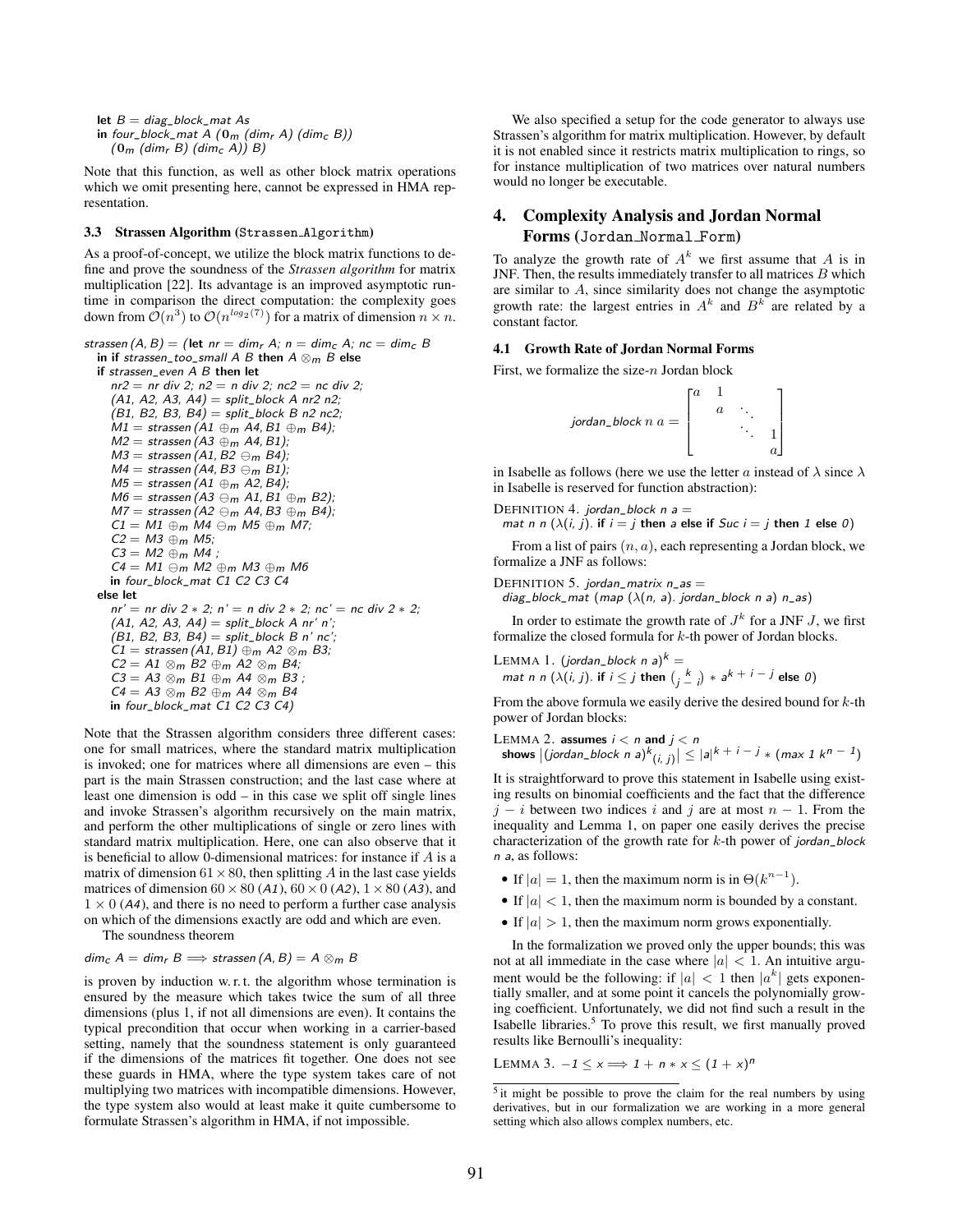Then we stepwise developed lemmas to eventually show that, in an Archimedean field,  $a^x \cdot x^d$  can be bounded by a constant if  $0 < a < 1$ .

LEMMA 4. assumes  $0 < a$  and  $a < 1$ shows  $0 < c \Longrightarrow \exists x. a^x \leq c$ and  $\exists b. \forall x. a^x * x \leq b$ and  $\exists$   $b.$   $\forall$   $x.$   $a^x * x^d \leq b$ 

After having these results formalized, the bounds for Jordan blocks are easily obtained. It then carries over to JNFs, by using exponentiation results for block-diagonal matrices, such as



This leads to the following result for polynomial growth of JNFs, where norm\_bound  $A \times$  states that the norm of each matrix entry of  $A$  is bounded by  $x$ .

THEOREM 1. assumes  $A = jordan_matrix n_as$ and  $\forall$   $(n,a) \in$  set  $n\_as.$   $n > 0 \longrightarrow |a| \leq 1$ and  $\forall$   $(n,a) \in$  set  $n\_as$ .  $|a| = 1 \rightarrow n \leq N$ shows  $\exists$  c.  $\forall$  k. norm\_bound  $(A^{k})$   $(c + k^{N - 1})$ 

*Furthermore, the criterion is precise, in the sense that if the conditions on the Jordan blocks are not satisfied for* N*, then the growth rate is not within*  $\mathcal{O}(k^{N-1})$ *.* 

The theorem also tells that a matrix in JNF is polynomially bounded if and only if the norms of the diagonal elements are at most 1, and that the degree of the polynomial bound can be determined by the maximum size of the Jordan blocks corresponding to the diagonal elements of norm 1.

#### 4.2 Growth Rate of Arbitrary Matrices

Next we generalize the previous result for growth rate of JNFs over arbitrary square matrices.

A JNF  $J$  is a JNF of a square matrix  $A$ , if they are similar. Hence, the proposition that a matrix  $A$  has a particular JNF is defined as follows:

#### DEFINITION 6.

jordan\_nf A  $n$ \_as  $\equiv$  mat\_similar A (jordan\_matrix n\_as)

By using complexity results for similar matrices, we obtain the following corollary of Theorem 1:

```
THEOREM 2. assumes jordan_nf A n_as
    and \forall (n,a) \in set n as. n > 0 \longrightarrow |a| \leq 1and \forall (n,a) \in set n_as. |a| = 1 \rightarrow n \leq Nshows \exists c. \forall k. norm_bound (A^{k}) (c + k^{N - 1})
```
The result of Neurauter et al. [17] can be obtained from Theorem 1: Since the diagonal elements of a JNF J are exactly the eigenvalues of J, and since the eigenvalues of two similar matrices A and J are identical, it implies that the elements in  $A<sup>k</sup>$  are polynomially bounded if the *spectral radius*, i. e., the maximum norm of the eigenvalues of  $A$ , is at most 1. If we are not to actually compute a JNF, the sizes of the Jordan blocks can be only estimated, e. g., by the multiplicities of the eigenvalues, corresponding to [17].

The above textual reasoning was not immediate to formalize in Isabelle; at the time of development we could not even find a definition of eigenvalues in the Isabelle libraries (including the AFP). So, we first had to develop several well-known results on eigenvalues in our matrix library, before we could eventually prove the following theorem. Here, the multiplicities of eigenvalues are encoded by providing the characteristic polynomial in a linearly factored form. The notation  $[i -a, 1]$  is Isabelle's syntax for the polynomial  $x - a$ .

THEOREM 3. assumes 
$$
A \in carrier_m n n
$$
  
\nand  $char\_poly A = (\prod a \leftarrow as. [-a, 1 :])$   
\nand  $\exists n\_as. Jordan\_nf A n\_as$   
\nand  $\forall a \in set as. |a| \ge 1$   
\nand  $\forall a \in set as. |a| = 1 \longrightarrow length (filter (op = a) as) \le N$   
\nshows  $\exists c d. \forall k. norm\_bound (A^k) (c + d * k^{N-1})$ 

Whereas Theorem 2 gives precise bounds, the approximation quality of Theorem 3 can be arbitrarily rough; for instance, the kth power of the identity matrix of dimension  $N$  is actually constant, but Theorem 3 accepts only  $\mathcal{O}(k^{N-1})$  or higher. Hence, we choose to base our certifier on Theorem 2.

Finally, observe that in both theorems we have to first prove the existence of a JNF. To this end, we follow the constructive approach of a textbook [19], that eventually yields an algorithm to compute JNFs from arbitrary matrices. The algorithm is based on three components described in the following sections: the Gram-Schmidt orthogonalization (Sect. 5), the Schur decomposition (Sect. 6), and elementary row and column transformations (Sect. 7).

## 5. Gram-Schmidt Orthogonalization (Gram Schmidt)

In this section, we provide a formalization of the Gram-Schmidt orthogonalization algorithm that is applicable to complex numbers.

For real-valued vectors, the algorithm is already formalized by Divasón and Aransay [6]. For our purpose, however, we cannot assume real-valued vectors; even if the original matrix is real- or even integer-valued, its eigenvalues and eigenvectors are in general complex.

Since the algorithm is also of interest of field types such as real and rat, we do not assume the concrete datatype complex. Instead, we introduce a new class called conjugatable\_field:

class conjugatable\_field = field + fixes conjugate ::  $\alpha \Rightarrow \alpha$ 

which assumes the following basic properties of conjugation (where the application of conjugate is denoted by overbar):

$$
\overline{a+b} = \overline{a} + \overline{b} \qquad \overline{\overline{a}} = a \qquad \overline{-a} = -\overline{a}
$$

$$
\overline{a \cdot b} = \overline{a} \cdot \overline{b} \qquad \overline{0} = 0 \qquad \overline{a} = \overline{b} \Longleftrightarrow a = b
$$

Another key property of conjugation is that  $a \cdot \overline{a}$  is a nonnegative real number for every  $a \in \mathbb{C}$ . Using the HOL class ordered\_comm\_monoid\_add, we can express the property simply as follows:

class  $conjugatable$ -ordered\_field  $=$ 

 $conjugatable_field + ordered_{comm_{monoid}} = dd +$ assumes  $a * \overline{a} > 0$ 

The base class ordered\_comm\_monoid\_add also assumes  $a \geq b$  $\Rightarrow$  c + a  $\geq$  c + b, which is essential for having the following property:

LEMMA 5. fixes  $v :: \alpha :: \text{conjugatable\_ordered\_field vec}$ assumes  $v \in carrier_V$  n

shows  $v \bullet \overline{v} = 0 \longleftrightarrow v = 0$ <sub>v</sub> n

It is trivial that rat and real are instances of conjugatable\_ ordered\_field by taking the identity functions as conjugate. Note that the orders  $\lt$  and  $\leq$  can be *partial*. Hence also for complex numbers, the following choice of the orders trivially satisfies the required assumptions.

instantiation complex :: conjugatable\_ordered\_field begin

definition [simp]: conjugate  $\equiv$  cnj definition [simp]:  $x < y \equiv Im x = Im y \wedge Re x < Re y$ definition [simp]:  $x \le y \equiv Im \ x = Im \ y \wedge Re \ x \le Re \ y$ instance by (intro\_classes, auto simp: complex.expand) end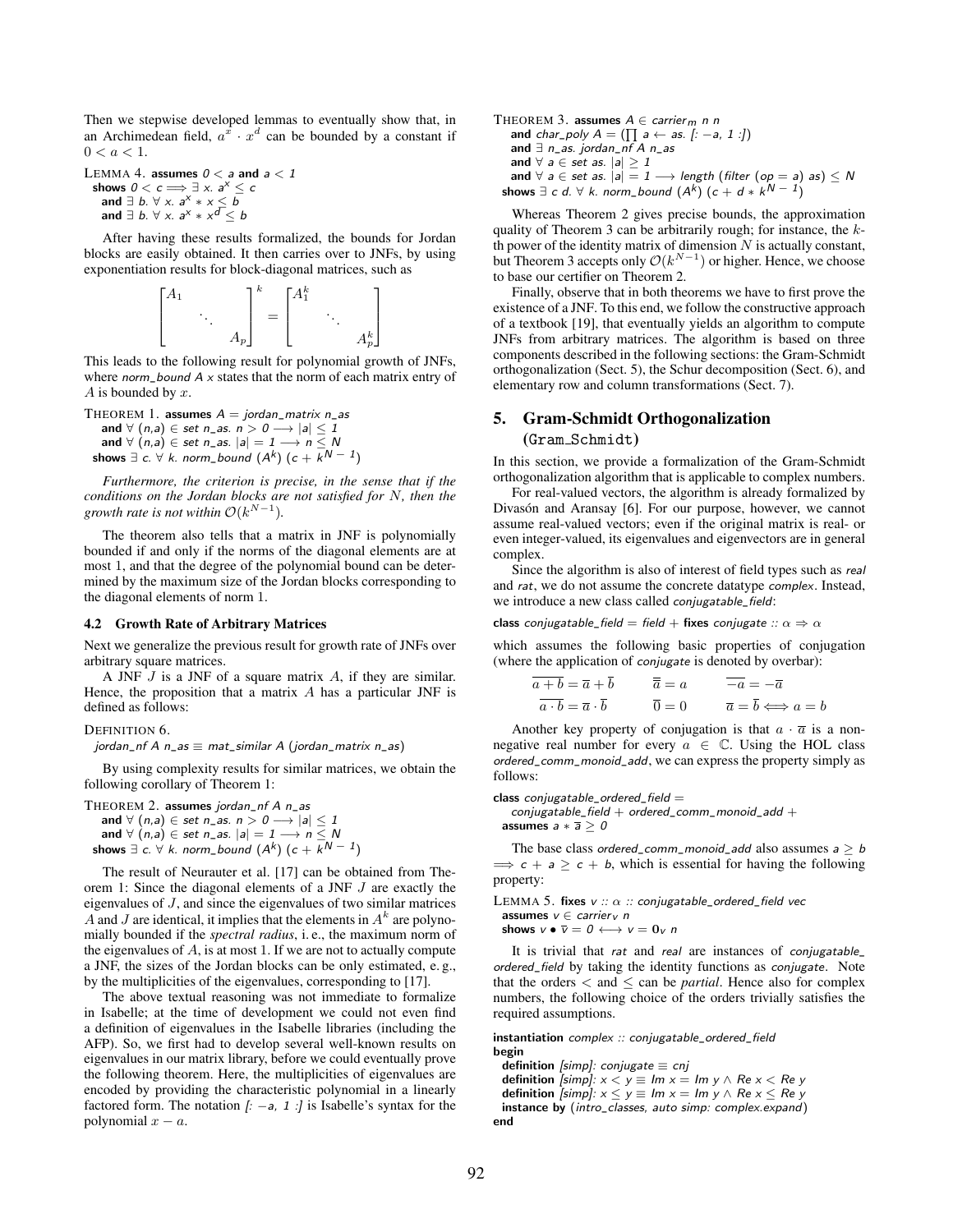The Gram-Schmidt algorithm is presented as Algorithm 1.

| <b>Algorithm 1:</b> Gram-Schmidt Orthogonalization                                                                                          |  |
|---------------------------------------------------------------------------------------------------------------------------------------------|--|
| <b>Input:</b> Linearly independent vectors $v_1, w_2, \ldots, w_m$ .<br><b>Output:</b> Orthogonal vectors $v_1, v_2, \ldots, v_m$ such that |  |
| $\textsf{span}{\{v_1, v_2, \ldots, v_m\}} = \textsf{span}{\{v_1, w_2, \ldots, w_m\}}.$                                                      |  |
| 1 For $i = 2, \ldots, m$ , compute $v_i = w_i - \sum_{j=1}^{i-1} \frac{v_j^{\text{H}} w_i}{v_j^{\text{H}} v_j} v_j$ .                       |  |
| 2 Return $v_1, v_2, \ldots, v_m$ .                                                                                                          |  |

The correctness of the algorithm is stated as follows:

THEOREM 4 (Gram-Schmidt). *If input vectors*  $v_1, w_2, \ldots, w_m$ *are linearly independent, then Algorithm 1 returns orthogonal vectors*  $v_1, v_2, \ldots, v_m$  *that span the same space as the input vectors.* 

To formalize the above claim in Isabelle/HOL, we require the notions such as orthogonality, linear dependency and spans.

Orthogonality of a list of vectors is defined as follows.

DEFINITION 7. corthogonal vs  $\equiv$  $\forall i$  < length vs.  $\forall j$  < length vs. (vs ! i) •  $\overline{(vs ! j)} = 0 \leftrightarrow i \neq j$ 

For notions like linear dependency or spans, we employ the vector space library by Lee [14]. More precisely, in theory VS Connect we introduce a locale vec\_space, where the element type is assumed to be a *field*, and the dimension  $n$  is fixed.

locale vec\_space = fixes  $f_t y :: \alpha ::$  field itself and  $n ::$  nat begin

Since the dimension is fixed in this locale, it is easy to show that vector operations satisfy certain closure properties, and is actually a sublocale of vectorspace.

sublocale vectorspace  $F V \ldots$ end

Here  $F$  and  $V$  are records that specify field operations and vector operations, respectively. Now we obtain the formalizations of span, lin\_dep, lincomb, etc., and the correctness of the Gram-Schmidt algorithm is formalized as follows:

```
locale cof\_vec\_space = vec\_space f\_tyfor f_t y :: \alpha :: conjugatable\_ordered\_field itself
begin
 theorem gram_schmidt:
   assumes set ws \subseteq carrier \sqrt{n} and distinct ws
     and \neg lin_dep (set ws)
     and us = gram\_schmidt n ws
   shows span (set ws) = span (set us)
     and corthogonal us
     and set us \subseteq carrier v n
     and length us = length ws
end
```
## 6. Schur Decomposition (Schur Decomposition)

In this section, we describe a formalization of the *Schur decomposition*. The main result is stated as follows, where  $C$  is an arbitrary field of the class conjugatable\_ordered\_field, e.g.,  $\mathbb{Q}, \mathbb{R}$ , or  $\mathbb{C}$ .

THEOREM 5 (Schur). *For every matrix*  $A \in C^{n \times n}$  *with n eigenvalues (counting multiplicities), there exists an upper-triangular matrix* B *of the following form:*

$$
B = \begin{bmatrix} \lambda_1 & * & \cdots & * \\ & \lambda_2 & \ddots & \vdots \\ & & \ddots & * \\ & & & \lambda_n \end{bmatrix}
$$

*that is similar to A. Moreover, the diagonal elements*  $\lambda_1, \ldots, \lambda_n$  *of* B *are the eigenvalues of* A*.*

The proof is done constructively by actually formulating Algorithm 2 in Isabelle. It takes a square matrix  $A$  and its eigenvalues, and computes an upper-triangular matrix that is similar to A.

| <b>Algorithm 2:</b> Schur Decomposition                                                                                                                                                                                                  |
|------------------------------------------------------------------------------------------------------------------------------------------------------------------------------------------------------------------------------------------|
| <b>Input:</b> A matrix $A \in C^{n \times n}$ and the list of its eigenvalues<br>$\lambda_1, \ldots, \lambda_n$ (repeated according to their multiplicity).                                                                              |
| <b>Output:</b> A pair $\langle B, P \rangle$ of matrices, such that B is                                                                                                                                                                 |
| upper-triangular, P is invertible, and $A = PBP^{-1}$ .                                                                                                                                                                                  |
| 1 If $n = 0$ then return $\langle A, I \rangle$ .                                                                                                                                                                                        |
| 2 Find an eigenvector $v_1$ corresponding to $\lambda$ .                                                                                                                                                                                 |
| 3 Extend $v_1$ to an orthogonal basis $v_1, v_2, \ldots, v_n$ using the                                                                                                                                                                  |
| Gram-Schmidt algorithm.                                                                                                                                                                                                                  |
| 4 Let $V = [\mathbf{v}_1 \; \mathbf{v}_2 \; \dots \; \mathbf{v}_n]$ and compute $V^{-1}$ .                                                                                                                                               |
| 5 Compute $V^{-1}AV = \begin{bmatrix} \lambda_1 & b_{12} & \cdots & b_{1n} \\ 0 & & A' \\ \vdots & & A' \end{bmatrix}$ .                                                                                                                 |
| 6 Let $\langle B', P' \rangle$ = Schur_Decomposition( $A', \lambda_2, , \lambda_n$ ).                                                                                                                                                    |
| 7 Return $\langle \begin{bmatrix} \lambda_1 & b_{12} & \cdots & b_{1n} \\ 0 & & & \\ \vdots & & B' & \\ 0 & & & \end{bmatrix}$ , $V \begin{bmatrix} 1 & 0 & \cdots & 0 \\ 0 & & & \\ \vdots & & P' & \\ 0 & & & \end{bmatrix} \rangle$ . |

For finding eigenvectors w. r. t. some eigenvalue  $\lambda$ , we take the standard approach, i. e., we simplify the matrix  $A - \lambda I$  via Gauss-Jordan elimination into row-echelon form and then extract the first basis vector of the kernel of this simplified matrix.

In step 3, clearly the Gram-Schmidt orthogonalization can be employed, but before that we must have a basis that contains  $v_1$ . Intuitively, this is easy by properly choosing the unit vectors. However, the formalization requires tedious reasonings which are now available in theory Missing VectorSpace.

LEMMA 6 (Step 3). *Any non-zero vector*  $v_1 \in C^n$  can be ex*tended to an orthogonal basis*  $\{v_1, v_2, \ldots, v_n\}$ .

Textbook algorithms compute *orthonormal* (i. e., orthogonal and normalized) bases in step 3. In our version, we omit normalizing the orthogonal basis, in order to avoid introducing unnecessary square roots: the execution of real numbers in Isabelle [24] does square roots, the execution of real numbers in isabelle [24] does<br>neither support nested roots as in  $\sqrt{1 + \sqrt{2}}$  nor does it support the neither support nested roots as in  $\sqrt{1 + \sqrt{2}}$  no<br>combination of different roots as in  $\sqrt{2} + \sqrt{3}$ .

EXAMPLE 1. *Consider the randomly generated matrix*

$$
\begin{bmatrix} 3 & 2 & 7 \\ 4 & 1 & 8 \\ 1 & 4 & 5 \end{bmatrix}
$$

*Our version of the Schur decomposition delivers*

$$
\begin{bmatrix}\n0 & \frac{1}{5612}(-15705 - 45\sqrt{177}) & a + b\sqrt{177} \\
0 & \frac{1}{2}(9 + \sqrt{177}) & c + d\sqrt{177} \\
0 & 0 & \frac{1}{2}(9 - \sqrt{177})\n\end{bmatrix}
$$

*as a result with* a, b, c, d *being large but rational numbers, e. g.,* a = − 1136075823410445 <sup>737949547849666</sup> *. In contrast, a manually performed computation within Mathematica*<sup>6</sup> *which uses orthonormal basis in step 3*

<sup>6</sup> All statements about Wolfram Mathematica in this paper are based on version 10.2.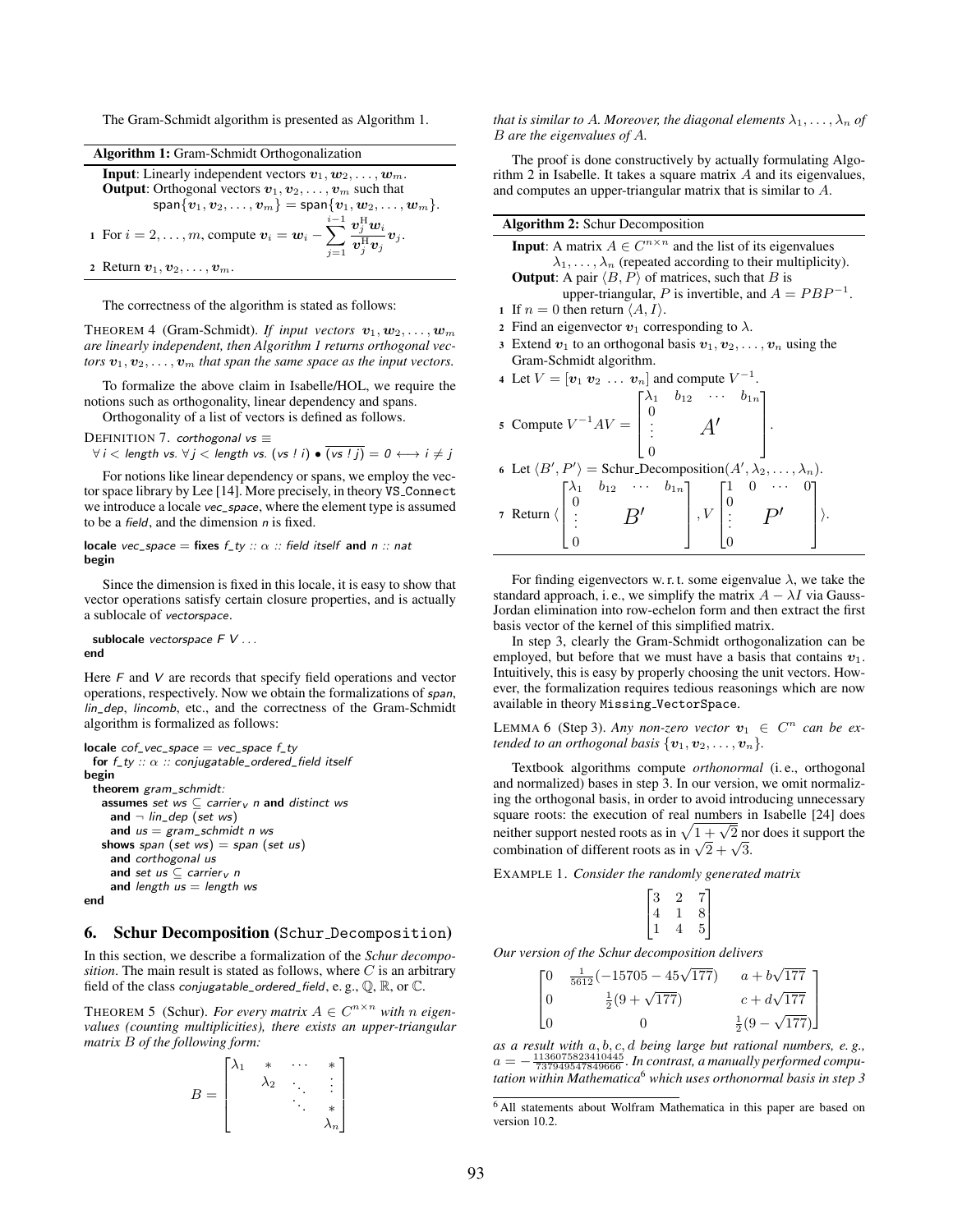*results in the following matrix:*

$$
\begin{bmatrix}\n0 & -(7\sqrt{3} + 19\sqrt{59})\sqrt{\frac{2}{2771 - 107\sqrt{177}}} & \frac{-1283\sqrt{183} + 145\sqrt{3599}}{61\sqrt{2771 - 107\sqrt{177}}} \\
0 & \frac{1}{2}(9 + \sqrt{177}) & 11\sqrt{\frac{2}{61}} \\
0 & 0 & \frac{1}{2}(9 - \sqrt{177})\n\end{bmatrix}
$$

*This matrix contains nested roots and would lead to a runtime exception.*

A benefit of normalizing the basis is that  $V$  in step 4 becomes *unitary*, i. e.,  $V^{-1} = V^{\text{H}}$ . However, even if the orthogonal basis is not normalized,  $V^{-1}$  is easily computed.

LEMMA 7. Let  $v_1, \ldots, v_n \in C^n$  be orthogonal vectors. Then  $V = [\mathbf{v}_1 \cdots \mathbf{v}_n]$  *is invertible with the following inverse:* 

$$
V^{-1} = \begin{bmatrix} \boldsymbol{v}_1 & \cdots & \boldsymbol{v}_n \\ \boldsymbol{v}_1^{\mathrm{H}} \boldsymbol{v}_1 & \cdots & \boldsymbol{v}_n^{\mathrm{H}} \boldsymbol{v}_n \end{bmatrix}^{\mathrm{H}}
$$

The following lemma is the key for having upper-triangular matrix as output.

LEMMA 8. *In step 5, the first column of*  $V^{-1}AV$  *is*  $[\lambda_1 0 \cdots 0]^{\text{T}}$ .

In order to inductively apply the algorithm to the submatrix  $A'$ , we also require the following lemma:

# LEMMA 9. *The eigenvalues of A' are*  $\lambda_2, \ldots, \lambda_n$ .

Finally, we present the formalized correctness result for Algorithm 2. Here, the algorithm is formalized as schur\_decomposition, which returns  $P^{-1}$  (as P') in addition to B and P.

```
THEOREM 6. fixes A :: \alpha :: conjugatable_ordered_field mat
```
assumes  $A ⊂$  carrier<sub>m</sub> n n and char\_poly  $A = (\prod (e :: \alpha) \leftarrow es. [:-e, 1:])$ and schur\_decomposition  $A$  es = (B, P, P') shows  $A = P \otimes_m B \otimes_m P'$ and  $P' \otimes_m P = \mathbf{1}_m n$ and upper\_triangular B and  $mat\_diag B = es$ 

# 7. Triangular Matrices to Jordan Normal Forms (Jordan Normal Form Existence)

In the previous section, we formalized the Schur decomposition that delivers upper-triangular matrices from arbitrary square matrices. In this section, we describe an algorithm that transforms such an upper-triangular matrix into a JNF.

The following algorithm is derived and improved from the textbook [19, Sect. 11.1.4], where the algorithm is not explicitly specified but only applied on an example. It only performs elementary row and column operations which preserve similarity. For instance,  $add\_col\_sub\_row$  adds a multiple of one column of A to another one, and at the same time performs the inverse operation – subtraction of a multiple – as a row operation. Hence, the whole operation corresponds to  $P^{-1}AP$  where P is the elementary matrix corresponding to the addition of a column. In the same way there are similarity preserving operations for multiplication and swapping (mult\_col\_div\_row and swap\_cols\_rows).

For all of these elementary operations we once prove that they preserve similarity which is then used to show that the overall algorithm preserves similarity. However, for the more difficult task – that the resulting matrix is in JNF – we provide lemmas that describe the resulting matrix after applying an elementary matrix. For instance, the following lemma characterizes the effect of  $mult$ col\_div\_row.

LEMMA 10. assumes  $i < dim<sub>r</sub>$  A and  $i < dim<sub>c</sub>$  A

and 
$$
j < dim_r A
$$
 and  $j < dim_c A$  and  $a \neq 0$   
\nshows  $(mult_col\_div_crow a k A)_{(i, j)} =$   
\n(if  $i = k \land j \neq i$  then inverse  $a * A_{(i, j)}$   
\nelse if  $j = k \land j \neq i$  then  $a * A_{(i, j)}$  else  $A_{(i, j)}$ 

1  $\overline{1}$  $\mathbf{I}$  $\overline{1}$ 

In the following, we mainly present the textual description of the algorithm that we extracted from the example calculation in the textbook. For the reconstruction, we often used Mathematica to execute and test prototypes of the algorithm on individual examples.

1. Let us start with an upper-triangular matrix:

$$
A = \begin{bmatrix} \lambda_1 & a_{12} & \cdots & a_{1n} \\ & \lambda_2 & \ddots & \vdots \\ & & \ddots & a_{n-1,n} \\ & & & \lambda_n \end{bmatrix}
$$

For every i and j  $(i < j)$  such that  $\lambda_i \neq \lambda_j$ , eliminate the *i*-th row *j*-th column element  $a_{ij}$ , by

$$
\mathsf{add\_col\_sub\_row}\left(a_{ij}/(\lambda_j-\lambda_i)\right) \, \mathit{i \, j}
$$

The iteration should be first by increasing  $j$  and then by decreasing  $i$  in the inner loop.

After this first step, it is ensured that whenever  $\lambda_i \neq \lambda_j$  then  $a_{ij} = 0.$ 

2. Consider an index  $j > 2$ . If there is an index  $i < j-1$  such that  $\lambda_i = \lambda_j$  but  $\lambda_{i+1}, \dots, \lambda_{j-1}$  are different from  $\lambda_j$ , then move  $\lambda_i$  next to  $\lambda_i$ , by

$$
swap\_cols\_rows(i + 1) j
$$
  
\n
$$
swap\_cols\_rows(i + 2) j
$$
  
\n
$$
\vdots
$$

$$
swap\_cols\_rows(j-1)j
$$

Afterwards  $\lambda_j$  will be moved to  $(i+1)$ -th row  $(i+1)$ -th column, and the rows and columns in between are shifted one row down and one column right. Repeating this operation by increasing  $i$ , the diagonal elements will be grouped as in the following shape:



This second step does not occur in the textbook description. We added it since we do not assume that the eigenvalues on the diagonal are grouped together. Note that it is important to execute step 2 after step 1 since changing the order would destroy the triangular property of the matrix.

3. Transform each diagonal block

$$
B = \begin{bmatrix} \lambda & * & \cdots & * \\ & \lambda & \ddots & \vdots \\ & & \ddots & * \\ & & & \lambda \end{bmatrix}
$$

into JNF. Note that the result is not necessarily a single Jordan block. The transformation is done column-by-column: Suppose that the top-left  $(k - 1) \times (k - 1)$  submatrix of B is already in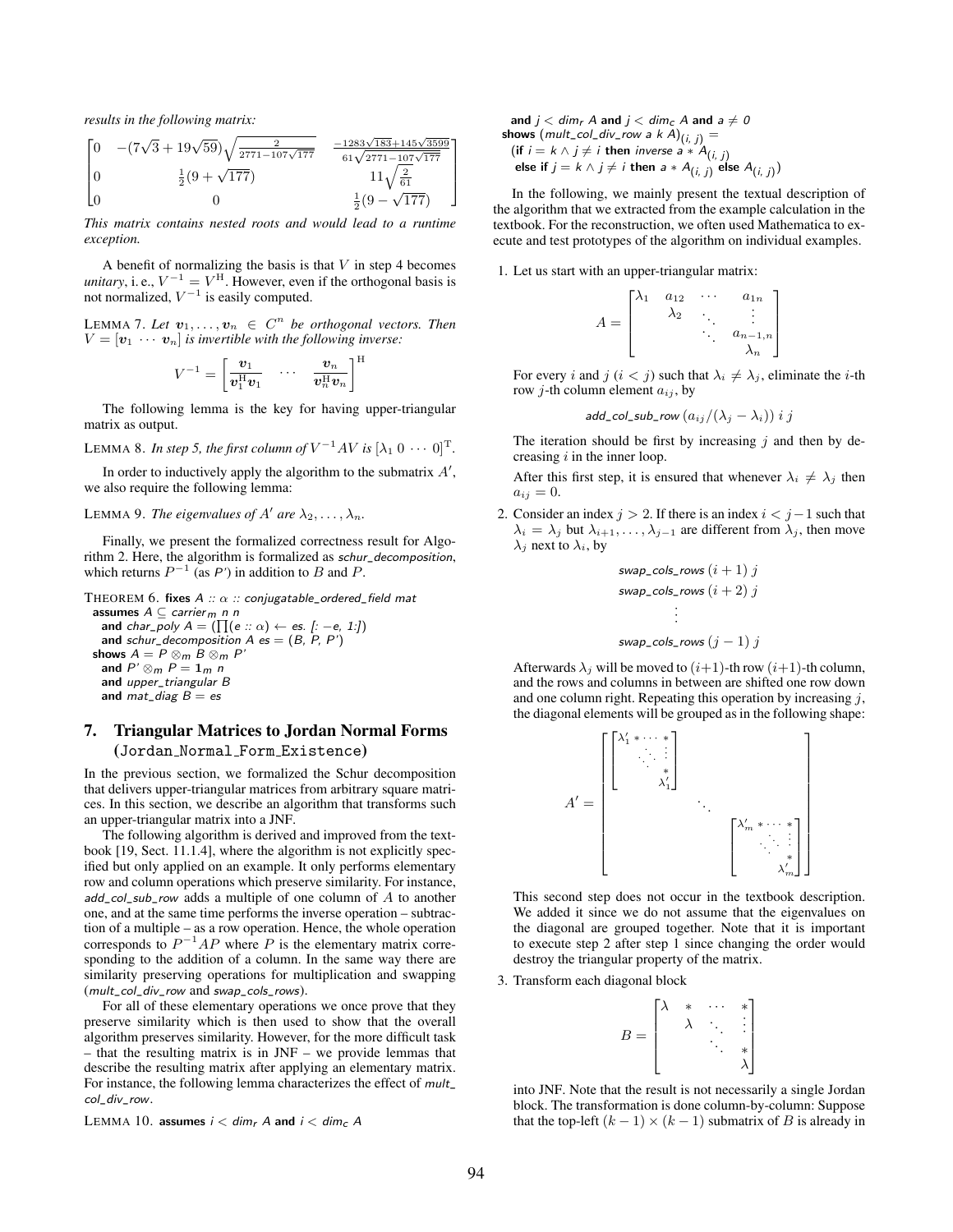JNF. Hence for every  $i < k$ , the *i*-th row is of form

$$
[\overbrace{0 \cdots 0 \lambda 0 \cdots 0 b_{ik}}^{k \text{ elements}} * \cdots *]
$$
 (1)

if it is the bottom of a Jordan block, or is of form

$$
\left[\overbrace{0\ \cdots\ 0\ \lambda\ 1\ 0\ \cdots\ 0\ b_{ik}}^{k \text{ elements}}\ \ast\ \cdots\ \ast\right] \qquad (2)
$$

otherwise. The  $k$ -th column is treated as follows:

a) For rows of form (2), eliminate  $b_{ik}$  by

$$
add\_col\_sub\_row(-b_{ik}) (i+1) k
$$

- b) Find a largest Jordan block (in the  $(k 1) \times (k 1)$  submatrix) whose bottom row is of form (1) with  $b_{ik} \neq 0$ .
- c) If such a Jordan block does not exist, then the  $k \times k$  submatrix is already in JNF. Otherwise, let  $l$  be the row index of the bottom of the Jordan block. Eliminate every other nonzero element  $b_{ik}$  as follows:

$$
\begin{aligned} \mathsf{add\_col\_sub\_row}\left(b_{ik}/b_{lk}\right) \, i \, l \\ \mathsf{add\_col\_sub\_row}\left(b_{ik}/b_{lk}\right) \, \left(i-1\right) \, \left(l-1\right) \\ \mathsf{add\_col\_sub\_row}\left(b_{ik}/b_{lk}\right) \, \left(i-2\right) \, \left(l-2\right) \\ & \vdots \end{aligned}
$$

where the number of steps is determined by the size of the Jordan block left-above of the i-th row i-th column.

d) Normalize the  $l$ -th row  $k$ -th column value to 1:

mult\_col\_div\_row  $b_{lk}^{-1}\ k$ 

e) Move the 1 down from row  $l$  to row  $k - 1$ :

$$
swap\_cols\_rows(l + 1) k
$$
  
\n
$$
swap\_cols\_rows(l + 2) k
$$
  
\n
$$
\vdots
$$
  
\n
$$
swap\_cols\_rows(k - 1) k
$$

The full definition of the algorithm requires roughly 140 lines of Isabelle. It contains several auxiliary functions, e. g., to identify the Jordan blocks in a matrix in step 3 (b), but there are no serious deviations between the textual description and the formalization.

In order to prove the soundness of the algorithm, i. e., that the result is in JNF, we defined several invariants that are established *and maintained* throughout the algorithm. Examples are that A is triangular, A has the eigenvalues grouped together, A has only a single eigenvalue, a submatrix of  $A$  is in JNF, etc.

Most of the correctness proofs are of the form "if  $A$  satisfies invariants X and Y then step  $\alpha$  A satisfies invariants X and Z". This approach admits separate proofs for each of the steps which solely reason about the invariants.

However, some of the intermediate steps do not preserve certain invariants, and in this case a lemma of the above form does not work. In order to prove the soundness of such steps we must investigate explicit descriptions for the intermediate matrices.

As an example we would like to mention step 3 (c).

EXAMPLE 2. *Consider starting step 3 (c) on matrix*

$$
A = \begin{bmatrix} 3 & 1 & 0 & & 0 \\ 0 & 3 & 1 & & 0 \\ 0 & 0 & 3 & & 5 \\ & & & 3 & 1 & 0 \\ & & & 0 & 3 & 8 \\ & & & & 3 \end{bmatrix}
$$

*The bottom of the largest Jordan block is row 3; so we have to delete the* 8 *in row* 5. To this end, we first execute add\_col\_sub\_row  $\frac{8}{5}$ *on rows 4 and 2 which results in matrix* B *below, which is not triangular. However, after executing* add\_col\_sub\_row 8 5 *on rows 3 and 1, we get matrix* C *which again satisfies all previous invariants and has additionally deleted the* 8*.*

$$
B = \begin{bmatrix} 3 & 1 & 0 & & 0 \\ 0 & 3 & 1 & & 0 \\ 0 & 0 & 3 & & 5 \\ & & \boxed{\frac{8}{5}} & 3 & 1 & 0 \\ & & 0 & 3 & 0 \\ & & & & & 3 \end{bmatrix} \quad C = \begin{bmatrix} 3 & 1 & 0 & & 0 \\ 0 & 3 & 1 & & 0 \\ 0 & 0 & 3 & & 5 \\ & & & & & 3 \\ & & & & & 3 \end{bmatrix}
$$

In contrast to our preliminary version of the algorithm (AFP submission [26]) that always works on the whole matrix, step 3 of the current version works modularly on submatrices (as in the textbook). The advantage of this change is that less invariants have to be ensured throughout step 3. For instance, the invariant  $\lambda_i \neq \lambda_j \implies a_{ij} = 0$  that is ensured by step 1 has no longer to be maintained in step 3, as we know the diagonal elements are identical. The switch to submatrices required some further results on similarity of block matrices which have not been available when initially formalizing the algorithm.

We also deviate from [19] in step 3(e). Here, the textbook suggests that a single swapping would suffice to move the 1 down from row l to row  $k - 1$ , whereas we use several swappings. Actually, this is a mistake in the textbook: the result of the calculation  $P(37)D_7(b)T_2D_7(b^{-1})P(37)$  on page 401 is not the claimed JNF on the left below, but a non JNF on the right.



Connecting the different steps yields the algorithm triangular\_to\_jnf\_vector. It additionally converts the final JNF from a matrix into a vector representation. The main soundness theorem states that every upper triangular matrix has a JNF.

THEOREM 7. fixes  $A :: \alpha ::$  field mat assumes  $A \in carrier_m$  n n and upper\_triangular A

shows jordan\_nf A (triangular\_to\_jnf\_vector A)

Combining this theorem with the Schur decomposition yields the characterization of existence of JNFs.

THEOREM 8. fixes  $A :: \alpha ::$  conjugatable\_ordered\_field mat assumes  $A \in carrier_m$  n n shows ( $\exists$  n\_as. jordan\_nf A n\_as)  $\longleftrightarrow$ 

 $(\exists \text{ as. char\_poly } A = (\prod a \leftarrow \text{ as. }[: -a, 1 :]))$ 

In combination with the fundamental theorem of algebra we easily derive that every complex matrix has a JNF.

#### 8. Polynomial Factorization

(Square Free Factorization)

In order to automatically determine the eigenvalues of a matrix, we have to factor the characteristic polynomial. To this end, we implement the following heuristic:

1. Apply Yun's algorithm to get a square-free representation of p, i. e.,  $p = c \cdot p_1^1 \cdot p_2^2 \cdot \ldots \cdot p_k^k$  where c is a constant, no  $p_i$  has multiple roots, and two different  $p_i$ 's share no common root.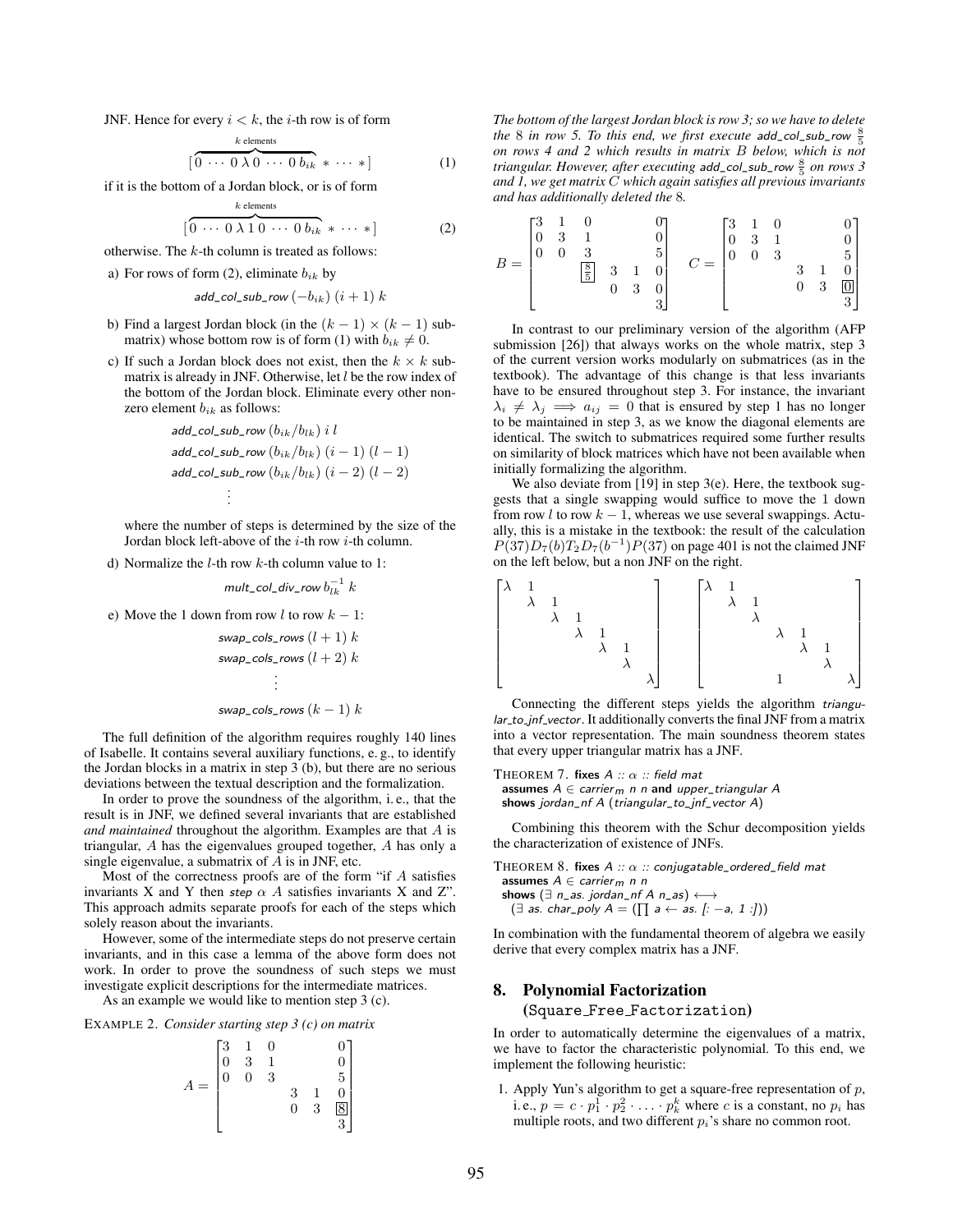- 2. Try to factor each  $p_i$  further, with the help of a set of potential factors.
- 3. If any of the resulting polynomials is quadratic, then use the well-known formula to compute the roots.<sup>7</sup>

The heuristic delivers either a fully factored polynomial, or a partially factored one. In the latter case for polynomials over C, some non-factored polynomial  $q$  of degree 3 or higher remains.

In step 2, we choose the potential factors as follows. For matrices used for complexity analysis via matrix interpretations, we know that 1 is often an eigenvalue. Thus, we always add  $x - 1$  to the set of potential factors. Moreover, we add  $x - a$  to the set of potential factors for every matrix element a of A. We conclude that the algorithm always succeeds if at most two eigenvalues of A do not occur in A. We further know, by the Perron-Frobenius theorem, that if the spectral radius of a non-negative matrix  $A$  is 1 then all eigenvalues with norm 1 are  $n$ -th roots of 1, where  $n$  is smaller than the dimension of A. So we always test for the square roots, cube roots, and quartic roots of 1, which are  $\{\pm 1, \pm i, \frac{-1 \pm i\sqrt{3}}{2}\}$ . Introducing  $\sqrt{3}$  is not welcome again for the Isabelle implementation of the reals, but this can be avoided. To be more precise, we replace the two potential roots  $\frac{-1\pm i\sqrt{3}}{2}$  by one potential factor  $x^2 + x + 1$ , which gives the same precision: For real valued polynomials, the which gives the same precision. For rear valued polynomials, the conjugate of a complex root is also a root. So, if one of  $\frac{-1 \pm i\sqrt{3}}{2}$  is a root, then the other is too, and thus  $x^2 + x + 1$  is a factor.

In the remainder of this section we describe the most challenging task in the factorization algorithm above, namely the formalization of Yun's algorithm in Isabelle.

The algorithm is based on computing derivatives (denoted by  $p'$ ) and greatest common divisors (denoted by  $gcd(p, q)$ ) of polynomials. Both operations are available in Isabelle. Nevertheless, for derivatives we made a local copy, since the existing definition is restricted on polynomials over real\_normed\_field, whereas Yun's algorithm also works on other carriers, e. g., Q. Our algorithm works for arbitrary fields of characteristic 0 (field\_char\_0 in Isabelle).

Instead of presenting the Isabelle definition here, we just give the defining equations of Yun's algorithm. Here we further assume that  $p$  is monic, i.e., the leading coefficient of  $p$  is 1.

$$
b_0 = \frac{p}{\gcd(p, p')}
$$

$$
b_{n+1} = \frac{b_n}{a_n}
$$

$$
c_0 = \frac{p'}{\gcd(p, p')}
$$

$$
c_{n+1} = \frac{d_n}{a_n}
$$

$$
d_n = c_n - b'_n
$$

$$
a_n = \gcd(b_n, d_n)
$$

The algorithm stops if  $b_n = 1$ , and then returns  $a_0^1 a_1^2 \dots a_{n-1}^n$  as the desired factorization.

In the formalization, we used a command to define *partial* functions, for which termination is not guaranteed. The reason is that the algorithm, which takes two arbitrary polynomials as input, actually does not terminate if it is started with wrong values; it should be started with  $b_0$  and  $c_0$ . Moreover, the termination argument relies on the fact that the algorithm actually computes a square-free factorization, so a termination proof is only possible after having proved soundness.

In order to prove soundness, let  $q_0^1 \dots q_n^{n+1}$  be a square-free factorization of  $p$  – we also formalized that such a factorization always exists. We prove the following closed-form expressions for  $a_k, b_k, c_k$ , and  $d_k$  in a large mutual induction on k. Here, we write

$$
q_k \ldots q'_i \ldots q_n
$$
 meaning  $q_k \ldots q_{i-1} q'_i q_{i+1} \ldots q_n$ .

$$
a_k = q_k
$$
  
\n
$$
b_k = q_k \dots q_n
$$
  
\n
$$
c_k = \sum_{i=k}^n (i+1-k) q_k \dots q'_i \dots q_n
$$
  
\n
$$
d_k = q_k \sum_{i=k+1}^n (i-k) q_{k+1} \dots q'_i \dots q_n
$$

The formulas for  $b_{k+1}$ ,  $c_{k+1}$  and  $d_k$  only need straightforward calculations. For instance, we deduce the formula for  $d_k$ , assuming  $b_k$  and  $c_k$  are done, as follows:<sup>8</sup>

$$
d_k = c_k - b'_k
$$
  
=  $\left(\sum_{i=k}^n (i + 1 - k) q_k \dots q'_i \dots q_n\right) - (q_k \dots q_n)'$   
=  $\sum_{i=k}^n (i - k) q_k \dots q'_i \dots q_n$   
=  $(k - k) q'_k q_{k+1} \dots q_n + \sum_{i=k+1}^n (i - k) q_k q_{k+1} \dots q'_i \dots q_n$   
=  $0 + q_k \cdot \sum_{i=k+1}^n (i - k) q_{k+1} \dots q'_i \dots q_n$ 

Formalization becomes more involved for  $a_k$ ,  $b_0$ , and  $c_0$ ; here we show the result for  $a_k$ .

$$
a_k = \gcd(b_k, d_k)
$$
  
=  $\gcd\left(q_k \dots q_n, q_k \cdot \sum_{i=k+1}^n (i-k) q_{k+1} \dots q'_i \dots q_n\right)$   

$$
\stackrel{(1)}{=} q_k \cdot \gcd\left(q_{k+1} \dots q_n, \sum_{i=k+1}^n (i-k) q_{k+1} \dots q'_i \dots q_n\right)
$$
  

$$
\stackrel{(2)}{=} q_k \cdot 1
$$

In equality (1), we just extract the common factor  $q_k$  out of the greatest common divisor, but formalizing this single step required roughly 250 lines. We needed the following lemma which was not found in the Isabelle distribution:

LEMMA 11. monic 
$$
p \implies \text{gcd}(p * q)(p * r) = p * \text{gcd}(q)
$$

The lemma is proved using results from HOL-Algebra [3]; we formalize that polynomials over fields form a *unique factorization domain*, and then apply results from HOL-Algebra that connect divisibility with the set of irreducible factors.

Also for equality (2) we use the connection to HOL-Algebra to prove the following lemma, where dvd is Isabelle's predicate for "divides".

LEMMA 12. irreducible  $p \Longrightarrow p$  dvd  $q \ast r \Longrightarrow p$  dvd  $q \lor p$  dvd r

We prove equality (2) as follows. Consider an irreducible and non-constant factor r that divides  $q_{k+1} \ldots q_n$ . Using Lemma 12, we obtain some  $l \in \{k+1,\ldots,n\}$  such that r divides  $q_l$ . Next, suppose that  $r$  divides the sum:

$$
\sum_{i=k+1}^{n} (i-k) q_{k+1} \dots q'_{i} \dots q_{n}
$$

 $7$  On purpose we did not integrate the solved forms for cubic or quartic polynomials, which require nested square/cube/quartic roots: these operations are not supported in Isabelle's current implementation of real numbers.

<sup>8</sup> Similar reasoning was done in the formalization, although with a slight difference: the  $q_i$ 's are not provided as single polynomials, but as products of irreducible polynomials.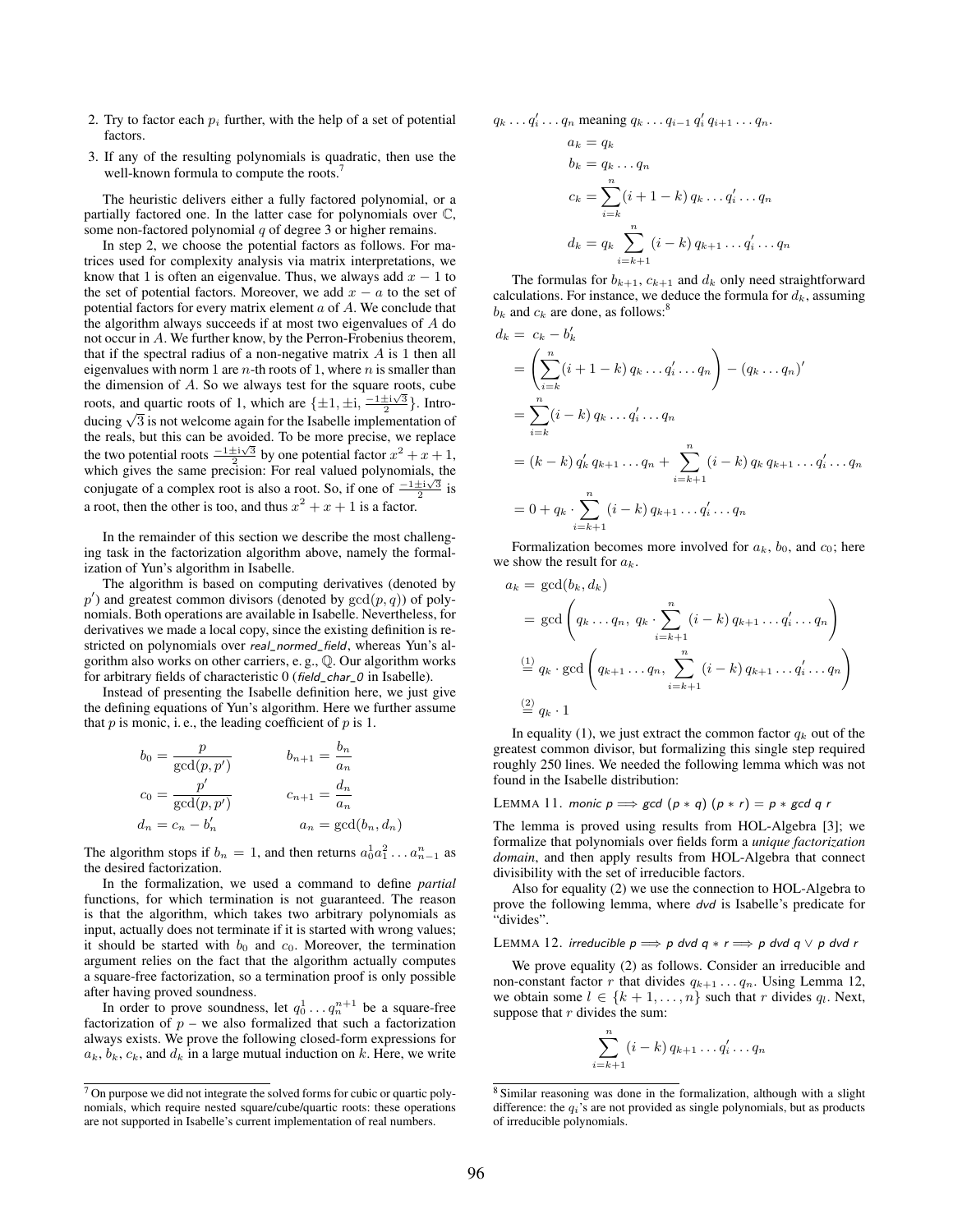Since r divides  $q_l$ , it divides every  $q_{k+1} \dots q'_i \dots q_n$  with  $i \neq l$ . Thus, r must also divide  $(l - k) q_{k+1} \dots q'_l \dots q_n$ .

Recall that we are assuming  $q_0^1 \dots q_n^{n+1}$  to be a square-free factorization. That is, as r divides  $q_l$ , it cannot divide other  $q_i$ 's. Thus, again using Lemma 12, we conclude that r divides  $q'_l$ .

Now write  $q_l$  as the product  $r_1 \ldots r_m$  of irreducible factors. As we are assuming r is irreducible, we obtain  $r = r_j$  for some  $j \leq m$ . We know that r divides  $q'_i$ , which is

$$
q'_l = \sum_{i=1}^m r_1 \dots r'_i \dots r_m
$$

We do a similar reasoning as above, concluding  $r_j$  divides  $r'_j$ . This is possible only if  $r_j$  is a constant, deriving contradiction.

## 9. Certifying Complexity Analysis

#### (Jordan Normal Form Uniqueness)

In principle, now we have all ingredients to ensure polynomial growth rates of  $A^k$  of a given matrix A. First we consider a naive approach that tries to compute a JNF of A. Unfortunately, it turns out that the approach easily fail into runtime errors, due to the limited support for irrational numbers in Isabelle implementation. Hence, we provide another algorithm that do not compute the entire JNF. The second approach will not cause the runtime error, if the input matrix does not have already irrational elements, and eigenvalues fall in the supported form.

#### 9.1 Naive Approach

First, we consider Algorithm 3 which naively combines the previously formalized algorithms to compute JNFs.

| <b>Algorithm 3:</b> Naive Certification Algorithm                            |
|------------------------------------------------------------------------------|
| <b>Input:</b> A square matrix $A$ and a degree $N$ .                         |
| <b>Output</b> : Accept if $A^k \in \mathcal{O}(k^N)$ , and reject otherwise. |
| 1 Invoke the factorization algorithm on the characteristic                   |
| polynomial to determine the eigenvalues.                                     |

- <sup>2</sup> Ensure that the norms of all eigenvalues is at most 1.
- <sup>3</sup> Compute the JNF by the algorithms in Sect. 5–7
- 4 Figure out the size  $n$  of the largest Jordan block which has an eigenvalue with norm 1.
- 5 Accept if  $n 1 \leq N$  and reject otherwise.

The soundness of Algorithm 3 easily follows Theorem 2. On the other hand, it is not complete in the sense that the eigenvalues are not always computed. Moreover, due to the limits of the implementation of irrational numbers, an execution of the algorithm may cause runtime errors even if all eigenvalues have been determined.

As testing the algorithm on examples, we realized that the latter problem is significant.

#### EXAMPLE 3. *Take the following matrix*

| $\begin{matrix} 0 \\ 1 \end{matrix}$       |                                                                                                                                 | $\begin{matrix} 0 \\ 0 \end{matrix}$ |                                                       |
|--------------------------------------------|---------------------------------------------------------------------------------------------------------------------------------|--------------------------------------|-------------------------------------------------------|
|                                            |                                                                                                                                 |                                      |                                                       |
| $\begin{array}{c} 0 \\ 0 \\ 0 \end{array}$ |                                                                                                                                 | $\begin{matrix} 0 \\ 0 \end{matrix}$ |                                                       |
|                                            |                                                                                                                                 |                                      |                                                       |
|                                            |                                                                                                                                 | $\overline{0}$                       | $\begin{bmatrix} 1 \\ \frac{1}{3} \\ 0 \end{bmatrix}$ |
| $\frac{1}{2}$                              | $\begin{array}{ccc} \frac{1}{2} & 0 & 0 \\ 0 & 4 & 0 \\ 0 & 0 & \frac{1}{3} \\ 0 & 1 & 0 \\ 8 & 0 & 9 \\ 0 & 0 & 4 \end{array}$ |                                      |                                                       |

as input. The factorization algorithm automatically figures out the six eigenvalues:  $\pm \frac{1}{3}\sqrt{3}, \pm \frac{1}{3}\sqrt{3}, \pm \frac{1}{2}\sqrt{2}$ . After successfully check*ing step 2, we continue with step 3, where after the first four iterations of the Schur decomposition (with eigenvalues*  $\pm \frac{1}{3}\sqrt{3}$ ), the *remaining submatrix is*

$$
B = \begin{bmatrix} a\sqrt{3} & b \\ c & d\sqrt{3} \end{bmatrix}
$$

 $\mathbf{w}$  *with*  $a, b, c, d \in \mathbb{Q}$ . In order to compute an eigenvector for eigen*value*  $\frac{1}{2}\sqrt{2}$  *of B we need to compute the matrix*  $B - \frac{1}{2}\sqrt{2}I$ *. Unfortunately, at this point Isabelle's implementation of real number raises a runtime error, as it does not support computation involving* √ √ *different square roots as in*  $a\sqrt{3} - \frac{1}{2}\sqrt{2}$ .

To circumvent the problem, we next formalize another algorithm which determines the sizes of Jordan blocks, without explicitly computing the JNF via Schur decomposition and the algorithm for upper-triangular matrices. Nevertheless, the results of Sect. 6–8 are essential since the soundness of the upcoming algorithm relies upon the existence of a JNF.

#### 9.2 Avoiding Multiple Square Roots

We provide an algorithm that, given a matrix  $A$  and a potential Jordan block  $(n, \lambda)$ , returns the number of occurrences of this block in a JNF of A. This number is valid for *any* JNF of A, indicating the uniqueness of JNFs up to permutation of the blocks.

At this point we follow the proofs based on generalized eigenspaces, a topic that we would have liked to avoid in the beginning.

Internally, the algorithm uses a function  $d(n)$  that computes the dimension of the kernel of  $(A - \lambda I)^n$ , where it can be shown that the number of occurrences of Jordan block  $(n, \lambda)$  is exactly  $2d(n) - d(n+1) - d(n-1)$ . To achieve this result, we formalize several results on the kernel of a matrix, for instance that similarity transformations do not change the dimension of the kernel, or that the kernel dimension of a diagonal block matrix is exactly the sum of the kernel dimensions of each block.

Using this new algorithm for determining the sizes of Jordan blocks, we end up in an improved certification algorithm, Algorithm 4, which is available as  $mat\_estimate\_complexity\_ib$  in theory Jordan Normal Form Complexity Approximation. The new version never raises runtime errors (unless the input matrix is already irrational), and can even succeed without figuring out all eigenvalues. To this end, it utilizes Sturm's method [7, 23] to determine the number of real roots of a polynomial in a given interval (ignoring multiplicities).

| <b>Algorithm 4:</b> Certification Algorithm for Matrix Growth                                        |
|------------------------------------------------------------------------------------------------------|
| <b>Input:</b> A matrix $A \in C^{n \times n}$ , $C \in \{Z, \mathbb{Q}, \mathbb{R}\}\$ , a degree N. |
| <b>Output:</b> Accept if $A^k \in \mathcal{O}(k^N)$ , and reject otherwise.                          |
| 1 Convert A into a matrix over complex numbers.                                                      |
| 2 Invoke the factorization algorithm on the characteristic                                           |
| polynomial, resulting in a set of eigenvalues $\lambda_i$ and a list of                              |
| real valued polynomials $q_i$ with degrees $d_i \geq 3$ which                                        |
| contain the remaining eigenvalues as roots.                                                          |
| 3 For each eigenvalue $\lambda_i$ , ensure $ \lambda_i $ < 1; if $ \lambda_i $ = 1, then             |
| figure out the size <i>n</i> of the largest Jordan block for $\lambda_i$ and                         |
| ensure $n - 1 \leq N$ .                                                                              |
| 4 For each $q_i$ with degree $d_i$ determine the number of different                                 |
| real roots in the open interval $(-1, 1)$ with the help of                                           |

Sturm's method. Ensure that this number equals  $d_j$ .

Collecting all results of the previous sections it is actually not difficult to prove soundness of Algorithm 4. Still, there is some tedious reasoning involved, namely in performing all the conversion between different types. This is required in step 1 (for matrices), and in step 4 where the real-valued polynomial of type complex poly needs to be converted into a polynomial of type real poly, so that Sturm's method can be applied.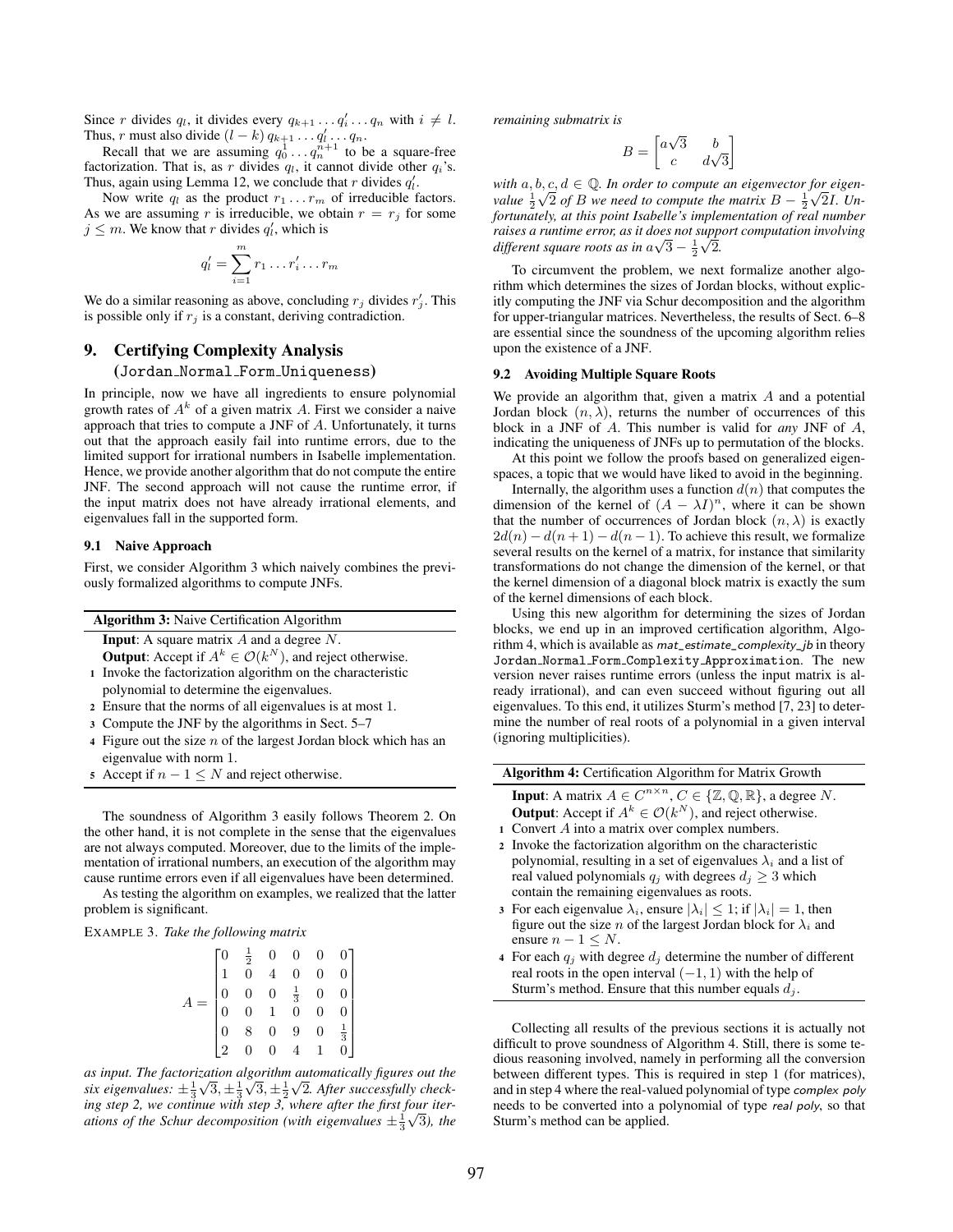The fact that the algorithm does not raise runtime errors on rational matrices as input is proven as follows: The factorization algorithm has been defined in a way that it does not introduce irrational numbers except in the last step where the explicit roots for polynomials of degree 2 are calculated. Hence, each  $q_j$  is a rational polynomial and each  $\lambda_i$  is of the form  $a+b\sqrt{c}$  for rational numbers  $a, b, c$ . If a  $\lambda_i$  has this form, then also the computation of the largest Jordan block will not raise runtime errors in step 3,<br>since all intermediate values will have the form  $a' + b'$ . since all intermediate values will have the form  $a' + b' \sqrt{c}$  for varying  $a', b' \in \mathbb{Q}$  and for the same fixed c (this form is fully supported by the implementation of the real numbers). Finally, the input to Sturm's algorithm are just rational polynomials, where also a runtime error cannot occur.

#### 9.3 Completeness

By the completeness of Theorem 2, Algorithm 4 is complete if all eigenvalues are determined. This covers, for instance, upperor lower-triangular matrices, since then the eigenvalues appear as elements in the matrix, which are tested in the factorization.

We further argue that the algorithm is complete, if all eigenvalues are real. So let the growth rate of  $A^k$  be within  $\mathcal{O}(k^N)$  and execute the algorithm on  $A$  and  $N$ . Clearly steps 1 and 2 cannot fail. Step 3 cannot fail either, since any eigenvalue  $\lambda_i$  that is refused in step 3 would also violate the assumption on the growth rate. Finally, consider some polynomial  $q_i$  in step 4. By the preconditions all eigenvalues of A and hence, all roots of  $q_i$  are real. Note that there cannot be any eigenvalue with norm larger than 1 as this would violate the assumption on the growth rate of A. Moreover, also the values  $\pm 1$  cannot be roots of  $q_j$  since the factorization algorithm explicitly tested these values. Hence, all the roots of  $q_i$ are indeed in the interval  $(-1, 1)$ . And as  $q<sub>j</sub>$  is a result of a squarefree factorization, none of the roots occurs multiple times. Hence, the number of different real roots in  $(-1, 1)$  must be exactly the degree  $d_i$  of  $q_i$ .

We also show that the algorithm is complete, if the dimension of A and the degree of the growth rate differ by at most 3, and the dimension is at least 4.

For a dimension of 5 or above this can be argued as follows. Let  $A \in \mathbb{C}^{n \times n}$ ,  $n \geq 5$ , and let the growth rate of  $A^k$  be  $\Theta(k^N)$  for  $N \geq n - 3$ . Then there exist some eigenvalue  $\lambda$  whose Jordan block has size  $N + 1$ . The size of this block is at least  $n - 2$ and since  $n \geq 5$ , the multiplicity of  $\lambda$  is strictly larger than  $\frac{n}{2}$ . Hence,  $\lambda$  is the unique eigenvalue with such a high multiplicity and is thus extracted by the square-free factorization algorithm. Hence, the remaining polynomial is at most quadratic and can also be factored. But then all eigenvalues are determined and as argued above, then the algorithm is precise.

The argumentation for dimension 4 works along the same line, where as a new case it can happen that the square-free factorization produces two eigenvalues with multiplicity 2. But then the result are two quadratic polynomials which both can be factored.

We end this section by a short example where the integration of Sturm's method is essential.

#### EXAMPLE 4. *Consider*

$$
A = \begin{bmatrix} 1 & \frac{1}{2} & \frac{1}{3} & \frac{1}{5} \\ 0 & \frac{1}{10} & \frac{1}{7} & \frac{1}{8} \\ 0 & \frac{1}{5} & \frac{1}{3} & \frac{1}{5} \\ 0 & 1 & 0 & \frac{1}{3} \end{bmatrix}
$$

We prove a constant bound on  $A^k$ , *i.e.*, we choose  $N = 0$ . First, *the characteristic polynomial is computed and factored into*

$$
(x-1)\left(x^3 - \frac{23}{30}x^2 + \frac{61}{2520}x + \frac{29}{2520}\right)
$$

*where no roots of the cubic polynomial could be inferred. Step 3 clearly succeeds since the multiplicity of the eigenvalue* 1 *is a bound on the size of the Jordan blocks for that eigenvalue. Finally, step 4 succeeds since all roots of the cubic polynomial are real values in the range*  $(-1, 1)$ *. Note that although Mathematica is able to symbolically compute with cubic roots, it is not able to figure out that all roots are real. For instance the largest one is*

$$
\lambda = \frac{1}{90} \left( 23 + \frac{(1120637 + 135 \mathrm{i} \sqrt{141178289})^{1/3}}{14^{\frac{2}{3}}} + \frac{6491}{(15688918 + 1890 \mathrm{i} \sqrt{141178289})^{\frac{1}{3}}} \right).
$$

*and the numerical approximation of* λ *yields an imaginary part of around* 10<sup>−</sup><sup>16</sup>*. Furthermore, Mathematica cannot symbolically simplify the expression*  $Im(\lambda)$  *to* 0 *where Im denotes the imaginary part of a complex number.*

## 10. Summary

We evaluate the significance of our contributions w. r. t. the power of CeTA via experiments with different complexity tools.

The results are shown in Table 1. It does not contain detailed statistics on the number of accepted proofs; actually, all the proofs have been successfully validated.

Each row indicates the number of benchmarks each tool/strategy claimed to be in the complexity class. For each tool we test two strategies: the first strategy (CaT-old and TCT-old) restricts to the technique [16] which was already supported by the old version of CeTA, and the second strategy (CaT-new and TCT-new) allows the tool's best to infer sharp complexity bounds, involving nontriangular matrices (in case of CaT) and multiplicity analysis (in both tools). In both strategies the base technique is restricted to matrix interpretations.

In addition, for each strategy we also test the best of CeTA ("++"): we reduce the claimed complexity bound as long as CeTA accepts, without changing the proof. The last two columns summarizes the result: column "Old" corresponds to the union of CaT-old and TCT-old, whereas "New++" represents the union of all tools and strategies.

Only looking at the last two columns one can clearly see the improvements gained by our developments: We could more than double the number of certified complexity proofs for a linear bound.

Interestingly, even for the new strategies (CaT-new and TCTnew), the concluded complexity bound could be optimized with CeTA as post-processor. For instance, consider the benchmark Transformed CSR 04/Ex4 7 77 Bor03 iGM. On this example, all tools and strategies could conclude either  $\mathcal{O}(k^4)$  or  $\mathcal{O}(k^5)$ , but post-processing revealed that from any of their proofs one can actually infer  $\mathcal{O}(k^3)$ . Sometimes the post-processing also reduces the degree by two; for instance, on benchmark ICFP 2010/96086 the best bound claimed by the tools was  $\mathcal{O}(k^4)$  whereas postprocessing yields  $\mathcal{O}(k^2)$ .

Finally, also the total number of certifiable complexity proofs could be improved, since some of the benchmarks require matrix interpretations which are not upper triangular, e. g., Mixed SRS/3.

More details on the experiments are available online.<sup>9</sup> The website also contains experiments with AProVE; however, the results for AProVE are not so interesting for this paper, since it supports only the basic result [16] that is already completely covered by the old version of CeTA.

Although the experiments are quite satisfying, there is ample opportunity for future work. For instance, one can formalize and

 $^9$ http://cl-informatik.uibk.ac.at/software/ceta/ experiments/jnf/.